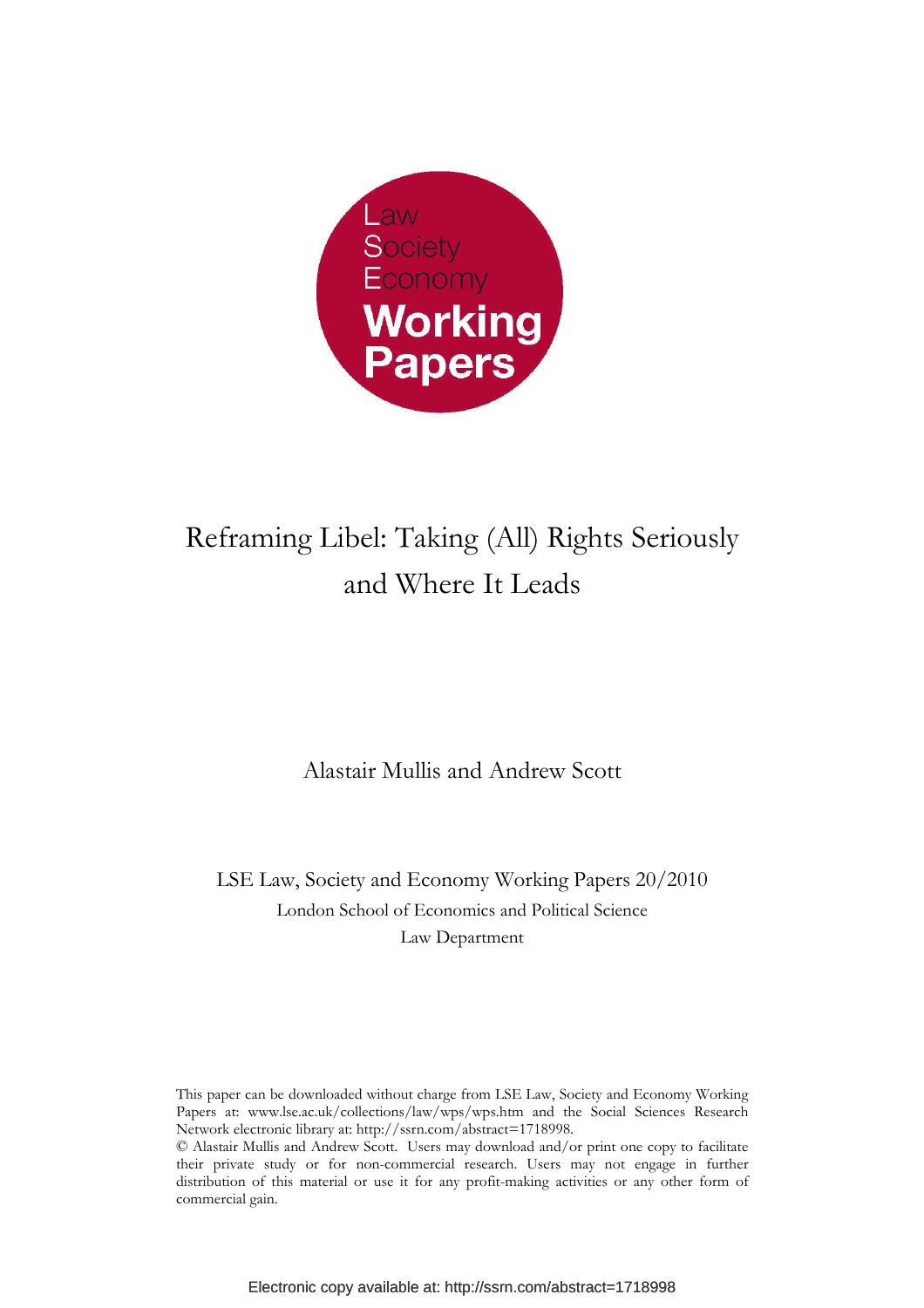# Reframing Libel: Taking (All) Rights Seriously and Where It Leads

Alastair Mullis and Andrew Scott \*

Abstract: In preparing this paper, we have returned to first principles and re-evaluated fundamental aspects of libel law, its purposes, its substance, and its processes. Our thinking has been informed by, first, philosophical understandings of democracy and the public sphere and in particular the role of freedom of speech and of the media therein, and secondly, the social psychology of reputation and privacy. By doing this, we are able to ground some of the proposals for reform made previously by Index on Censorship, English PEN, Lord Lester, and others. We do so, however, not through the prism of an over-weaned emphasis on freedom of expression, but rather by triangulating the rights and interests of claimants, defendants, and the wider public. Ultimately, we recommend a coherent set of significant substantive and procedural reforms that if enacted would enhance access to justice and reduce costs for all but the most serious and/or most damaging libels. This involves the recommendation of the introduction of a two-track libel regime.

# INTRODUCTION

Libel reform is happening. Earlier this year, Lord Lester sponsored a path-finding – if ultimately abortive – reform Bill in the House of Lords. The Government has recently confirmed that it has started work on a draft Defamation Bill, and that this will be complete by March 2011. A period of consultation is planned after

<sup>\*</sup> University of East Anglia and Law Department London School of Economics and Political Science, respectively. An 'executive summary' of this paper can be accessed at

http://lsemediapal.blogspot.com/2010/11/reframing-libel-taking-all-rights.html.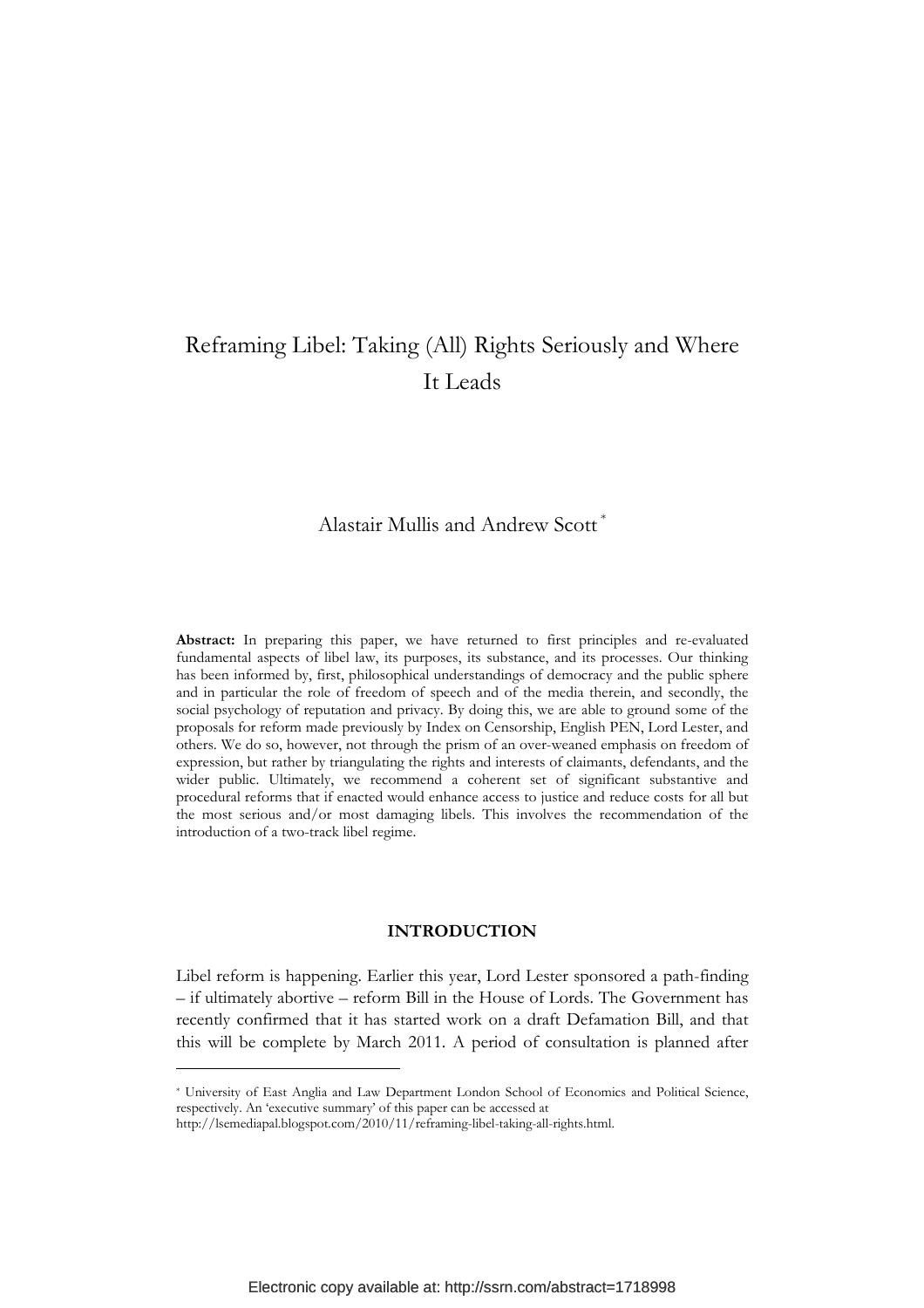

publication of the draft Bill, and it is currently proposed that a Defamation Bill will be introduced in the second session of this Parliament.<sup>1</sup> No one contests that there are problems with the existing law and practice of libel. If the Government does not renege on a good number of the proposals set out in the Lester Bill, however, it will have missed an historic opportunity to reframe the law so as properly to value and balance personal and social interests in expression, reputation, and access to justice. Our basic complaint regarding both the Index on Censorship / English PEN report,2 and the Lester Bill has been that they overemphasise freedom of expression to the virtual exclusion of other important values.3 In consequence, they focus in large measure upon revising the substantive law of libel. Our view has been that the primary problems in this area concern procedures and costs. We think that there is a real risk that because the Lester Bill has now taken the floor, it will continue to distract attention from the key problems.

In preparing this paper, we have returned to first principles and re-evaluated fundamental aspects of libel law, its purposes, its substance, and its processes. Our thinking has been informed by, first, philosophical understandings of democracy and the public sphere and in particular the role of freedom of speech and of the media therein, and secondly, the social psychology of reputation. By doing this, we are able to ground some of the proposals for reform made previously by Index on Censorship, English PEN, Lord Lester, and others. We do so, however, not through the prism of an over-weaned emphasis on freedom of expression, but rather by triangulating the rights and interests of claimants, defendants, and the wider public. Ultimately, we recommend a coherent set of significant substantive and procedural reforms that if enacted would enhance access to justice and reduce costs for the vast majority of libel actions. In essence this involves the recommendation of a two-track libel regime. The first track would involve the establishment of a new approach to libel actions and might be administered by the High Court, but alternatively could be overseen by a libel tribunal, a (self-) regulator, or perhaps the County Court. The vast majority of cases would be disposed of by this route. The second track would involve only the most serious and / or most damaging libels. These would continue to be heard in the High Court.

In the paragraphs that follow, first, we review and develop the principles that should underpin the libel regime. Secondly, we consider the purposes of libel law and reflect on how the revised understanding of the foundational principles should influence regime design. We conclude by sketching the outlines of a two-

<sup>&</sup>lt;sup>1</sup> Ministry of Justice, Business Plan 2011-2015, 19.

<sup>&</sup>lt;sup>2</sup> Index on Censorship / English PEN, Free Speech is Not For Sale (2009), at

http://www.libelreform.org/our-report (last visited November 2010) [the Index / PEN report].

<sup>3</sup> A. Mullis and A. Scott, 'Something Rotten in the State of English Libel Law? A Rejoinder to the Clamour for Reform of Defamation' (2009) 14(6) Communications Law 173; 'Lord Lester's Defamation Bill: A Distorted View of the Public Interest?' (2010) (7 July) Inforrm.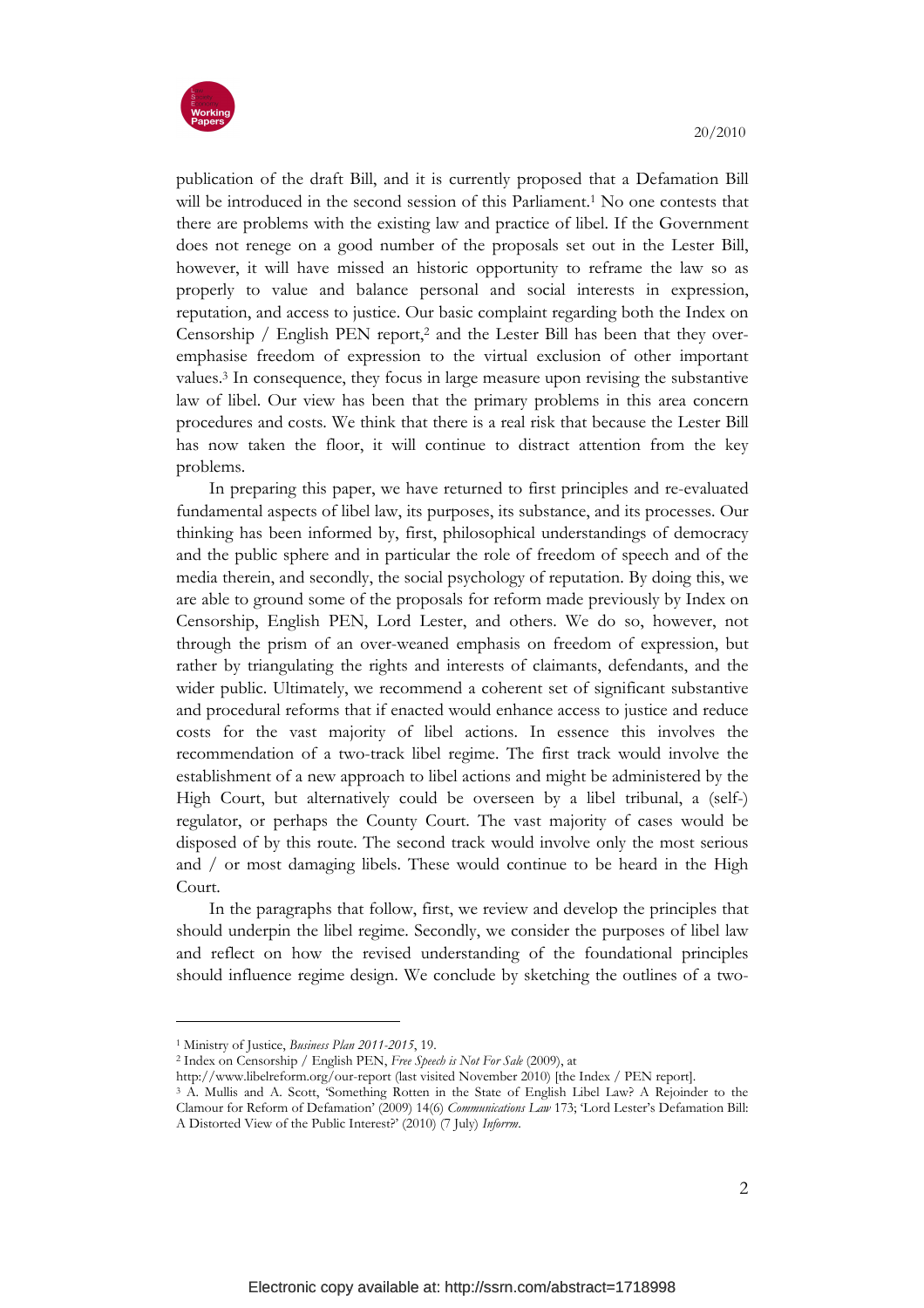track libel regime that is consonant with the underlying principles on which any such regime must be based.

### PRINCIPLES UNDERPINNING THE LIBEL REGIME

The normative foundations of any coherent libel regime must comprise an appropriate valuation of the individual and social importance of freedom of expression, reputation, and access to justice. These principles will sometimes be in tension. As reflected in our previous contributions to the reform debate, our concern has been that the first of these ideas has come to predominate, and that to the extent that the third principle is discussed this is almost always done to highlight the undoubted 'chilling effect' of the existing costs regime on freedom of speech.

#### TAKING FREE SPEECH SERIOUSLY

 $\overline{a}$ 

The central importance in a democracy of freedom of expression is universally recognised. It is regularly reiterated by European and domestic courts.4 It is a mainstay of liberal political theory. Our thinking has been informed by Habermas' theories of communicative action, discourse ethics, and the public sphere, which comprise a seminal contribution to the literature on 'deliberative' or 'discursive democracy'.5 The starting point is Habermas' identification of a series of normative standards for human conduct that are implied in every communicative act (the 'inescapable presuppositions of speech'). This understanding is then correlated with the depiction of society as composed of 'system' and 'lifeworld' to offer a two-tiered model of the democratic constitution. The first tier comprises the 'public sphere', wherein proceeds the open discussion between disparate citizens, interest groups, organisations, and expert commentators of all issues of mutual concern. Obviously, the mass media offers a significant platform for public

<sup>4</sup> In Steel and Morris v United Kingdom (2005) 41 EHRR 22, for example, the European Court of Human Rights noted that '[freedom of speech is] one of the essential foundations of a democratic society and one of the basic conditions for its progress and for each individual's self-fulfilment [...] applicable not only to "information" or "ideas" that are favourably received or regarded as inoffensive or as a matter of indifference, but also to those that offend, shock or disturb. Such are the demands of pluralism, tolerance and broadmindedness without which there is no "democratic society" at [87]. Similarly, in R v Secretary of State for the Home Department, ex parte Simms [2000] 1 AC 115, Lord Steyn explained that 'freedom of expression is, of course, intrinsically important: it is valued for its own sake. But it is well recognised that it is also instrumentally important. It serves a number of broad objectives. First, it promotes the selffulfilment of individuals in society. Secondly, in the famous words of Holmes J [...] "the best test of truth is the power of the thought to get itself accepted in the competition of the market" [...] thirdly, freedom of speech is the lifeblood of democracy. The free flow of information and ideas informs political debate. It is a safety valve: people are more ready to accept decisions that go against them if they can in principle seek to influence them. It acts as a brake on the abuse of power' at [126]. 5 ibid.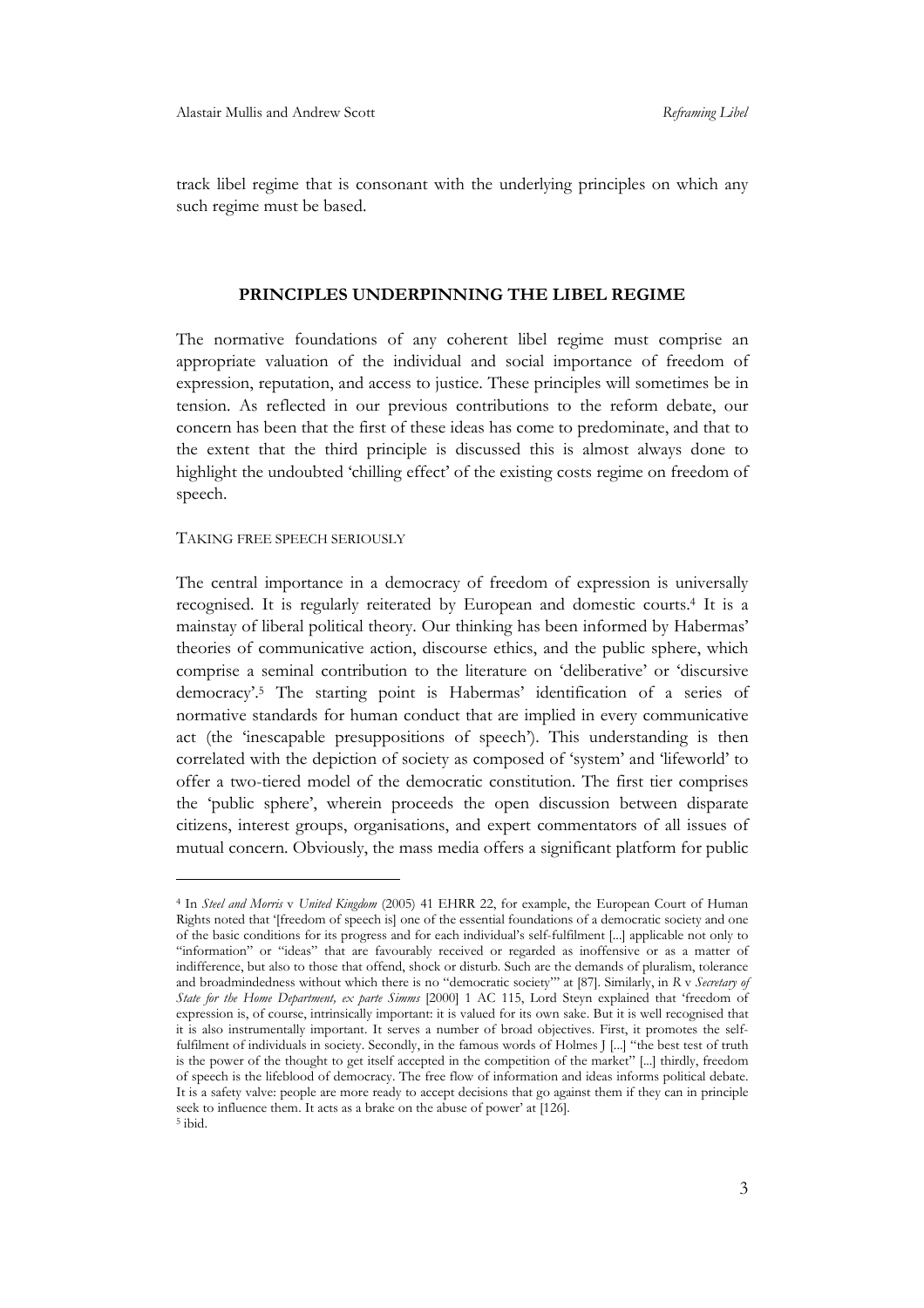

 $\overline{a}$ 

sphere representations and – to some extent – discussion. In addition, however, 'a portion of the public sphere comes into being in every conversation in which private individuals assemble to form a public body'.6 That is, on every occasion on which people discuss matters of mutual, public concern. On the second level are the legally constituted institutions of government, responsible for the formal transposition of the collective political will into positive law. The role of constitutional critique and scholarship is twofold: to consider the extent to which the constitution allows powerful interlocutors to subvert the integrity of the public sphere, and to assess the coherence of the articulation between the two tiers in terms of both processes and outcomes.

Manifestly, libel law is one aspect of the constitution of the public sphere, and is therefore – notwithstanding its primary focus on the determination of individual interests – an important subject for constitutional critique. There are few people who do not recognise the strictures that the current libel regime can impose on free speech. There is clearly potential for misuse of libel law to preclude investigative journalism, to stifle scientific and medical debate, to undermine the important work of human rights organisations and other NGOs, and to invite the strategic legal tourist from abroad. To the extent that the law allows powerful individuals or corporate entities to 'chill' important, warranted comment concerning themselves, their activities, their products or their ideas, it is socially dysfunctional. Where we have differed from others in recognising this potentiality is in identifying costs, processes, and remedies rather than the substantive law as the key issues to be addressed.

One of the important features of Habermas' work is the contention that rights are considered to be 'relational' in origin. They are derived from the fact of society and are not primarily inherent in individuals. Their importance and value are not just personal or individual; they are also social in character. This is clear as regards freedom of speech in the emphasis placed on the interests of the wider public in the rendition of the standard arguments from democracy and from truth.7 It also applies to the rights to privacy and to reputation. Moreover, the potential for divergence between the interests of the media and those of the audiences for its output must not be overlooked.<sup>8</sup>

This suggests a further respect in which the current law of libel does not adequately secure the provision of full and accurate information on matters of public importance. This is its failure sometimes to ensure the correction of error,

<sup>6</sup> J. Habermas, 'The Public Sphere: An Encyclopedia Article (1964)' (1974) 1(3) New German Critique 49, 49.

<sup>7</sup> See generally, E. Barendt, Freedom of Speech (Oxford: Oxford University Press, 2nd ed, 2005), ch 1. These ideas are encapsulated in the comments of Lord Steyn in ex parte Simms (see n 4 above).

<sup>8</sup> This was reflected in the recent comments of J. Tugendhat in JIH v News Group Newspapers Ltd [2010] EWHC 2818 (QB) to the effect that 'it is not to be assumed that news publishers are always concerned to protect the Art 10 rights of the public' at [61]. In contrast, it was elided by Lord Lester when acting as Chair at the 'Reframing Libel' symposium (City University London, 4 November 2010), who explicitly assimilated the media and the public, suggesting that their respective interests were entirely mutually held.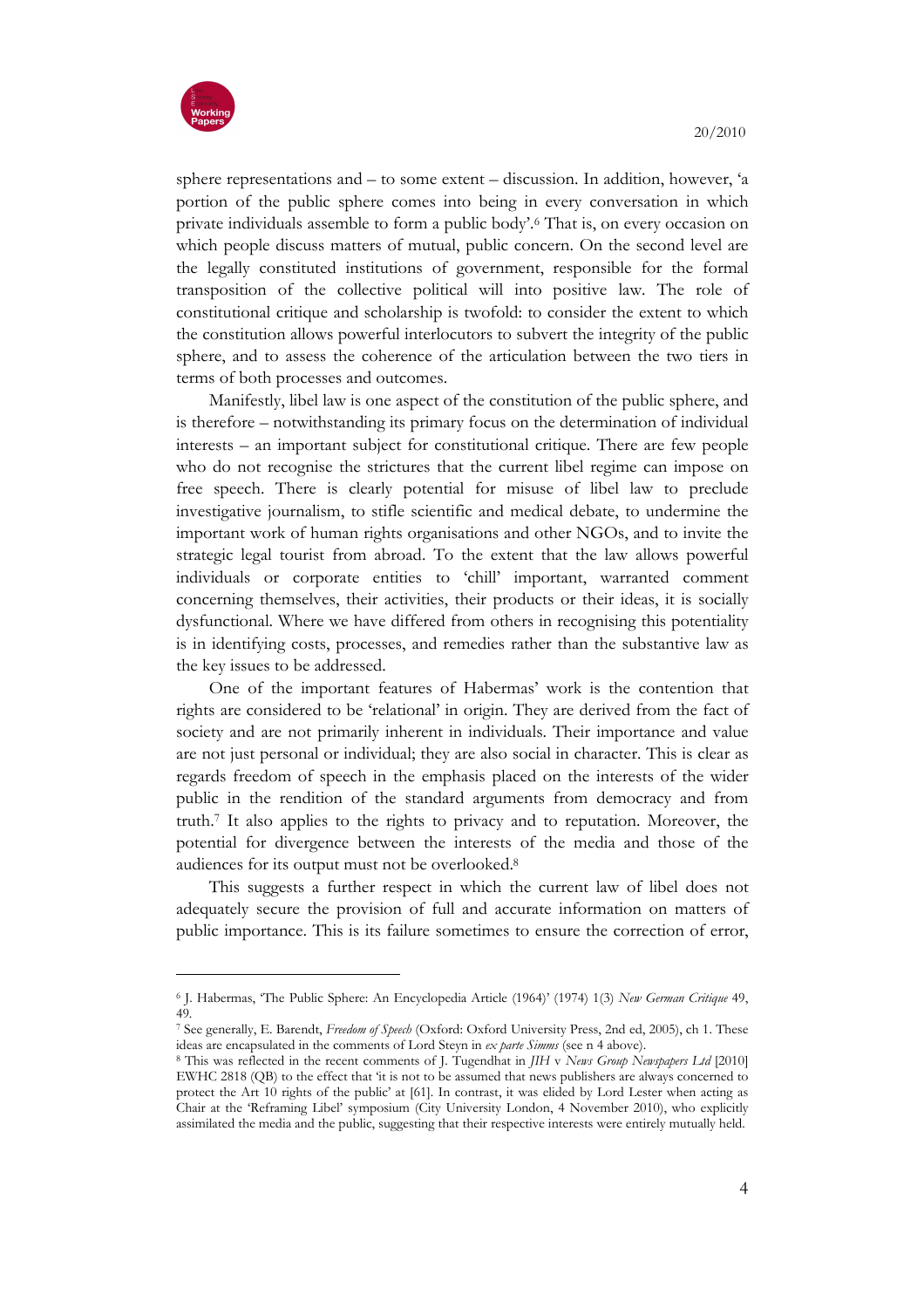with the result that the wider public is often left misinformed by false publications.9 This situation arises on account of a number of systemic weaknesses. First, limitations on access to justice for claimants can mean that some errors are never challenged. Secondly, the award of damages alone for vindication does not necessarily highlight mistakes that have been published,10 and if apologies and corrections are made this is often done without what might be considered to be due prominence. Thirdly, the manner in which the Reynolds public interest defence currently operates masks the fact that the impugned publication has not been demonstrated to be true, and the claimant is left without vindication of reputation. Whether such continuing misinformation is in the public interest can be reasonably questioned.11 This need not be the impact of a coherent libel regime. In our view, libel law can be constructed so as to form part of the 'discursive constitution'. Perhaps paradoxically, it can be so designed as to promote freedom of expression, and to secure the provision to the general public of the fullest possible information on matters of collective importance. Mandated discursive remedies – such as corrections, apologies, and rights of reply – could serve these objectives.

#### TAKING REPUTATION SERIOUSLY

 $\overline{a}$ 

Some uncertainty surrounds the status of reputation in law. A notable development in Convention jurisprudence concerns the drawing of the concept within the ambit of Article 8 ECHR.12 Yet, reputation – by dint of being

<sup>9</sup> The imperative of making such corrections is recognised in journalists' own statements of professional ethics – see for example the PCC Editors' Code of Practice, clause 1(ii) ('a significant inaccuracy, misleading statement or distortion once recognised must be corrected, promptly and with due prominence, and − where appropriate − an apology published'); NUJ Code of Conduct, clause 3 ('[a journalist] does her/his utmost to correct harmful inaccuracies') – although it is a common complaint that such principles are much-honoured in the breach. Interestingly, as regards the 'Comment is free' section of its website, The Guardian provides an automatic right of reply to any person mentioned in a published article (see http://www.guardian.co.uk/commentisfree/series/response). The failure to ensure the correction of misinformation can also be seen as a shortcoming of the American approach to the defamation of public figures. Traditionally, this concern has been addressed by a relatively high and generalised commitment to journalistic ethics that insists upon fact-checking and the correction of error. It may be, however, that the inadequacies of this 'cultural' form of regulation are exposed when confronted with more 'populist' forms of media content such as that reflected in publications such as the National Enquirer or broadcasters such as Fox.

<sup>&</sup>lt;sup>10</sup> Although Clause 1(iv) of the PCC Editors' Code of Practice provides that 'a publication must report fairly and accurately the outcome of an action for defamation to which it has been a party'. Libel claims that are settled will often include an agreement that an appropriate correction and / or apology will be published, and sometimes that an apologetic statement in open court will be made.

<sup>11</sup> J. Coad, 'Reynolds and Public Interest: What About Truth and Human Rights?' (2007) 18(3) Entertainment Law Review 75.

<sup>&</sup>lt;sup>12</sup> The first jurisprudential association between the protection of reputation and the right to private life was made only in 2004. In Radio France v France (2005) 40 EHRR 706, the court observed – in a passing reference only – that 'the right to protection of one's reputation is of course one of the rights guaranteed by Article 8 of the Convention', at [31]. Shortly afterwards, in Chauvy v France (2005) 41 EHRR 29, the court proceeded on the basis that the inclusion of an individual's reputation as a value actively protected under Article 8 was routine, at [70]. This shift was subsequently alluded to in a number of further cases –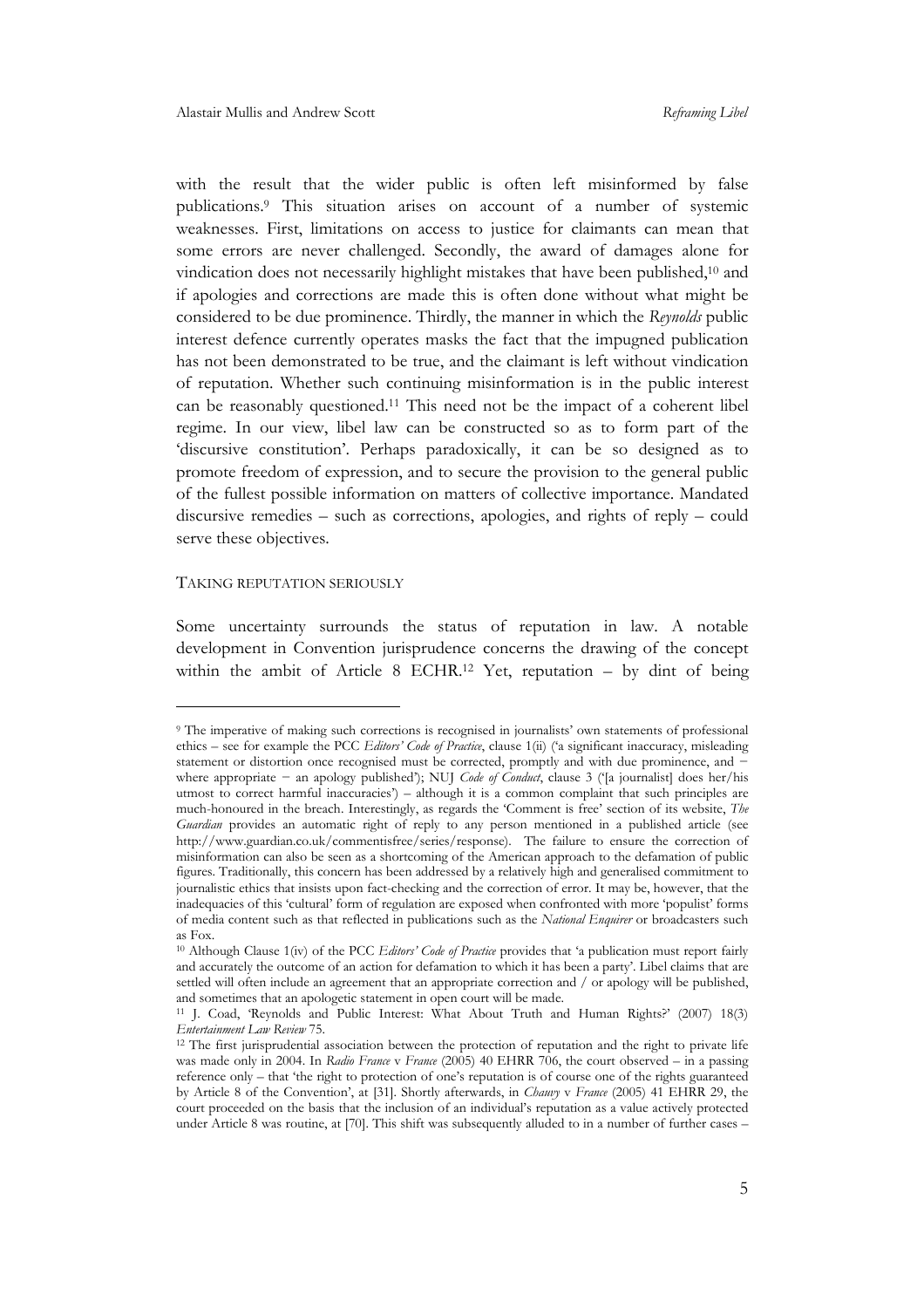

determined by aggregating the appraisals made of an individual by other people – is quintessentially public in nature. The emerging case law therefore immediately begs the question of how reputation can be protected as an aspect of one's private or family life.

The first strands of this jurisprudence were roundly rejected by some notable commentators. Robertson and Nicol, for example, were categorical in their derision of what they considered to be an 'impermissible slight  $[x_i]$  of hand'.<sup>13</sup> They asserted that the recognition of reputation as a component of Article 8 was the 'careless' and 'illegitimate' result of 'overworked judges and their registrars churning out decisions'.14 They viewed the equation between reputation and privacy as a 'brazen', 'plainly wrong […] aberration', and the fruit of European judges' 'unprincipled and unprecedented frolics'.15 Irrespective of this critique, the development has subsequently been confirmed in a number of Strasbourg decisions, and has also been endorsed in domestic jurisprudence. In the first of the European decisions, Lindon, Otchakovsky-Laurens and July v France, an expanded justification for the inclusion of reputation as a component of Article 8 was developed in a concurring judgment.<sup>16</sup> In Pfeifer v Austria, the Strasbourg court demonstrated incontrovertibly for the first time, and at some length, how the balancing of Articles 8 and 10 should proceed in defamation actions.17 Some subsequent decisions of the European Court, however, have been more equivocal.18 Notwithstanding this, the development was considered and affirmed by the Supreme Court in Re Guardian News & Media Ltd.<sup>19</sup>

None of this case law particularly answers the normative question as to quite why a 'right to reputation' should be considered to fall within Article 8. There is a persuasive answer, however, and it is to be found in the social psychology canon.<sup>20</sup>

see for example Cumpănă and Mazăre v Romania (2005) 41 EHRR 41 at [91]; White v Sweden (2008) 46 EHRR 3 at [26]; Leempoel v Belgium, Application No 64772/01 (unreported, 9 November 2006) at [67]. For an excellent overview and discussion of this development, see H. Rogers, 'Is There a Right to Reputation?' (26 October 2010) Inforrm, part one, and (2010) (29 October) Inform, part two.

<sup>13</sup> G. Robertson and A. Nicol, Media Law (London: Sweet & Maxwell, 5th ed, 2007), 67.

<sup>14</sup> ibid.

<sup>15</sup> ibid, 70.

<sup>16</sup> (2008) 46 EHRR 35.

<sup>17</sup> (2009) 48 EHRR 8.

<sup>18</sup> See for example Karako v Hungary, app.no 39311/05 (ECtHR, unreported, 29 April 2009).

<sup>19</sup> [2010] UKSC 1 at [37]–[42], per Lord Rodger. See also, Greene v Associated Newspapers Ltd [2004] EWCA Civ 1462 at [68]; Flood v Times Newspapers Ltd [2010] EWCA Civ 804 at [20]; Thornton v Telegraph Media Group Ltd [2010] EWHC 1414 (QB) at [39].

<sup>20</sup> See generally N. Emler, 'A Social Psychology of Reputation' in W. Stroebe and M. Hewstone (eds) (1990) 1 European Review of Social Psychology 171. Our adoption of this literature is unlikely to be considered exceptional by those who have considered the function and design of defamation law. Professor Eric Barendt's rumination, in 'What is the Point of Libel Law?' (1999) 52 Current Legal Problems 110, made precisely this point, and has been the starting point for much recent reflection. Earlier still, the seminal article on reputation and defamation by Robert Post has also informed much subsequent research – see 'The Social Foundations of Defamation Law: Reputation and the Constitution' (1986) 74 California Law Review 691. Post considered that reputation could be understood in different ways, as property, as honour, and as dignity. In the last respect, he noted that a person's dignity depends on whether others in the community give him the deference that is his desert as a full member of society. As he explained, 'our own sense of intrinsic self-worth, stored in the deepest recesses of our "private personality" is perpetually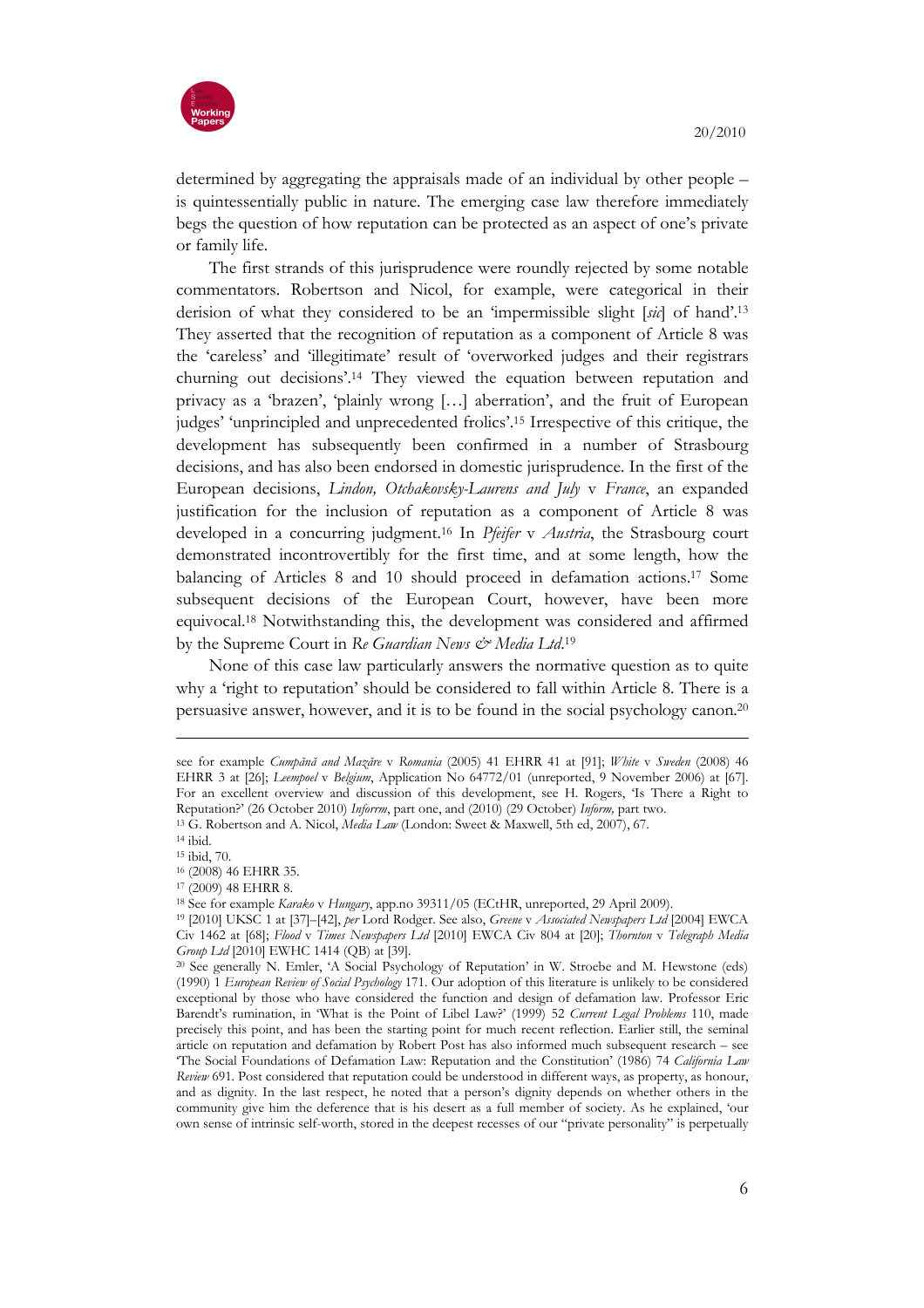In social psychology, for over one hundred years, it has been absolutely standard, generally accepted knowledge that the opinions of others become incorporated into the individual's sense of self-worth. In 1902, Charles Cooley developed the framework of the 'looking-glass self'.<sup>21</sup> In 1934, George Herbert Mead described a similar process, and observed that 'we are more or less unconsciously seeing ourselves as others see us'.22 Subsequently, these formulations have been revised somewhat, and three components of self-worth have been identified: selfappraisals, the actual appraisals made by others, and the individual's perceptions of the appraisals made by others (or 'reflected appraisals'). Interestingly, considerable research indicates that there is a stronger relationship between reflected appraisals and self-appraisal, than between actual appraisals and self-appraisals.

Social psychology tells us that it is primarily the perceived level of esteem that we think others hold for us that affects our judgments of self-worth. Hence, it is not difficult to appreciate why libellous publications might undermine an individual's sense of self-esteem; how defamatory statements can impact upon our capacity to engage in society. Over time, and drawing on the concepts of human dignity and autonomy, Strasbourg jurisprudence has expanded the coverage of Article 8 to encompass both a person's physical and their psychological integrity.<sup>23</sup> In light of this, it is perfectly reasonable to contemplate a Convention right to reputation. It is also easy to understand why libel law should correct for harms to self-esteem caused by false statements.

In terms of the level of compensation that might be necessary to address harms of this type, it is important to appreciate that the level of esteem in which we think others hold us is not the singular determinant of self-worth. Often, perhaps usually, the influence of reflected appraisals will be trifling relative to other factors. Hence, in standard cases the appropriate measure of damages might be expected to be quite low. On occasion, however, the psychological impact of perceived reputational harm may be devastating. Referring to the impact of publication of details and video footage of his private sexual behaviour, Max Mosley has commented that:

dependent upon the ceremonial observance by those around us of rules of defence and demeanor, thereby protecting the dignity of its members', 710. He considered that, denied such deference, a person's intrinsic sense of his own self-worth and dignity is diminished. A similar idea was aired by the Marchoness de Lambert in Advice of A Mother to her Son: A Tract Particularly Recommended to His Son by Lord Chesterfield, 'the love of esteem is the life and soul of society; it unites us to one another: I want your approbation, you stand in need of mine. By forsaking the converse of men, we forsake the virtues necessary for society; for when one is alone, one is apt to grow negligent; the world forces you to have a guard over yourself'. In Practical Morality, or, a Guide to Men and Manners (William Andrus, 1841), 155.

<sup>&</sup>lt;sup>21</sup> C. Cooley, Human Nature and the Social Order (New York: Scribner, 1902).

<sup>&</sup>lt;sup>22</sup> G.H. Mead, Mind, Self and Society from the Standpoint of a Social Behaviorist (Chicago: University of Chicago Press, 1934), 68.

<sup>&</sup>lt;sup>23</sup> See for example Von Hannover v Germany (2005) 40 EHRR 1 at [33]. In R (Gillan) v Commissioner of Police for the Metropolis [2006] UKHL 12, Lord Bingham noted that '"private life" has been generously construed to embrace wide rights to personal autonomy' at [28].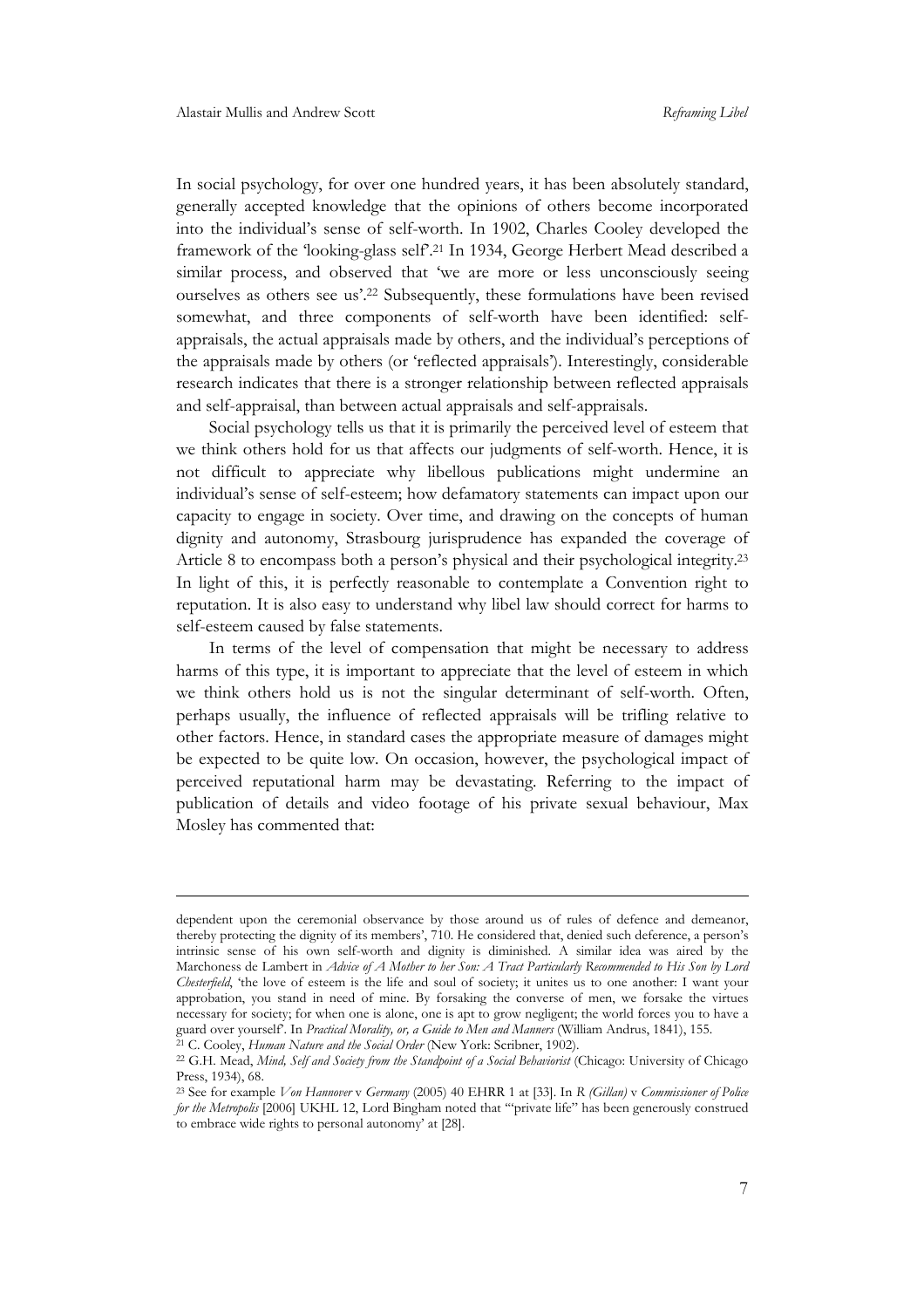



 $\overline{a}$ 

[...] if somebody takes away your dignity, for want of a better word, you can never replace it. No matter how long I live, no matter what part of the world I go to, people will know about it [...] People do not [snigger behind your back and make jokes] but you know that they know [...] you go into any place, a restaurant or anything and nobody says anything but you know they all know. You know that in any country you go to, and I go all over the world, I know they all know and that is not very nice for me [...] the suffering [newspapers] impose not just on the victim but on his family is really, really serious.<sup>24</sup>

In his judgment in the associated privacy action, Mr Justice Eady affirmed that 'the claimant [...] is hardly exaggerating when he says that his life was ruined'.<sup>25</sup>

Even more poignantly, in the case involving Christopher Lillie and Dawn Reed (two nursery school workers wrongly accused of systematically sexually abusing children in their care), Mr Justice Eady commented that:

[...] with the possible exception of murder, it is difficult to think of any charge more calculated to lead to the revulsion and condemnation of a person's fellow citizens than that of the systematic and sadistic abuse of children [...] [the defendants] must have appreciated too that the claimants' lives would never be the same again. It would not have taken much imagination to visualise the virulence of the reactions they would stir up in the general public. The two claimants recalled in evidence how they had to leave in haste their homes, families and career prospects. They had to go into hiding.<sup>26</sup>

Asked during cross-examination how she had felt in the months following publication of the allegations, Reed explained 'low enough to think my family would have an easier life without me [...] I would sit at the top of Marsden cliffs in my car with the engine running'.27 For such very significant harms, the libel regime should provide access to very substantial compensatory damages.

<sup>&</sup>lt;sup>24</sup> House of Commons Culture, Media and Sport Committee (2009-2010), Second Report: Press Standards, Privacy and Libel. HC 362-II (London: The Stationery Office Limited), Ev 56.

<sup>&</sup>lt;sup>25</sup> Mosley v News Group Newspapers Ltd [2008] EWHC 1777 (QB) at [236].

<sup>&</sup>lt;sup>26</sup> Lillie and Reed v Newcastle City Council [2002] EWHC 1600 (QB) at [1538]-[1539].

<sup>&</sup>lt;sup>27</sup> B. Woffinden and R. Webster, 'Cleared' *The Guardian* (31 July 2002). A similar illustration can be seen in the admission by Professor Phil Jones of the University of East Anglia Climate Research Unit that he had contemplated suicide following allegations that he had manipulated research data concerning the impact of human behaviour on the global climate. Professor Jones was subsequently exonerated of wrongdoing – see A. Laing, '"Climategate" Professor Phil Jones "Considered Suicide Over Email Scandal"' Daily Telegraph (7 February 2010).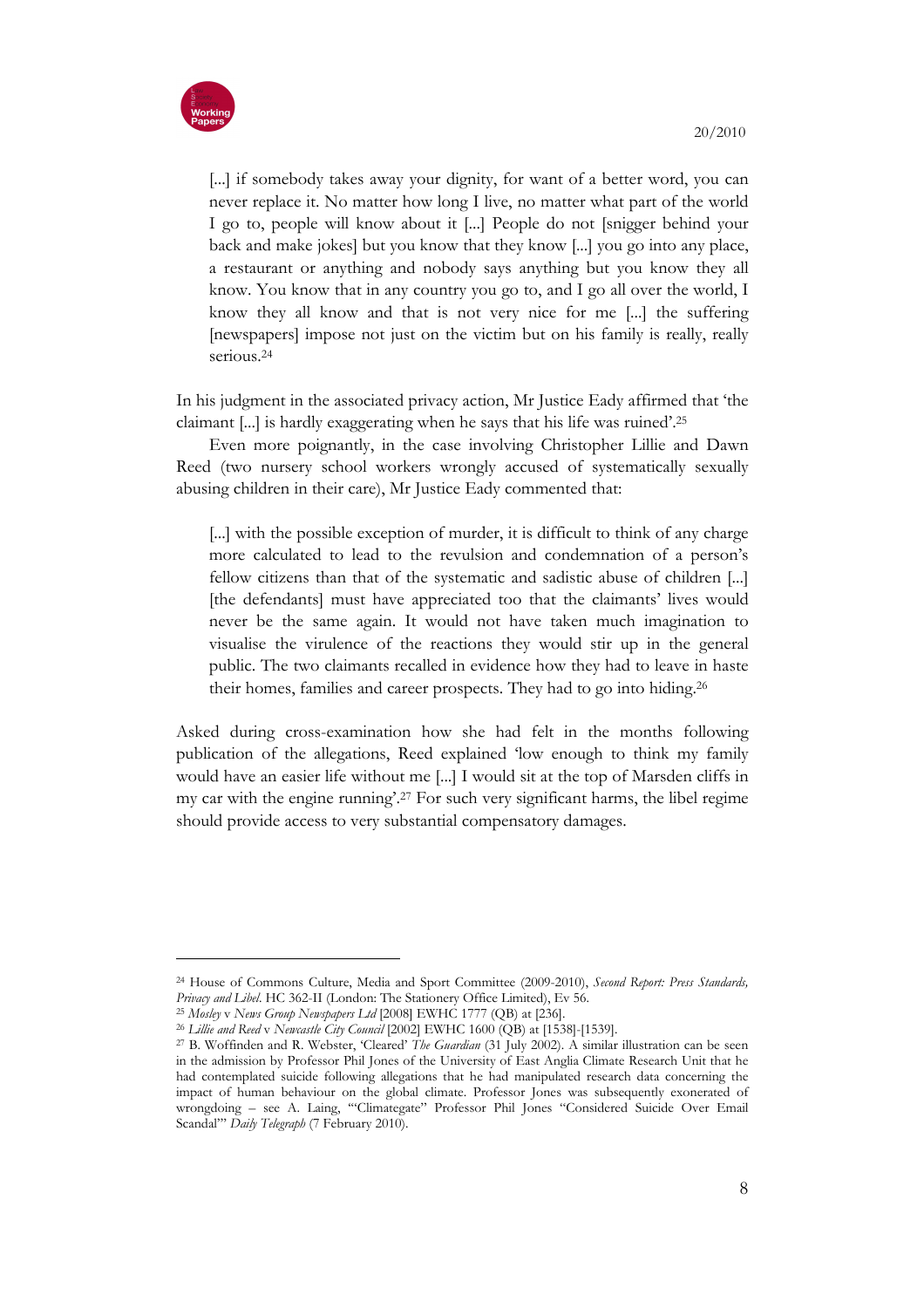$\overline{a}$ 

#### TAKING ACCESS TO JUSTICE SERIOUSLY

Access to justice is important in terms of both principle and practice. In terms of principle, there is a clear association between such access and the rule of law.28 It is not impossible to imagine a disgruntled claimant, too poor to go to the law, somehow taking the law into their own hands. This may seem fanciful, but its plausibility has been thoroughly demonstrated in Heinrich Böll's classic novel The Lost Honour of Katharina Blum. It is also possible to understand the curiously onesided representation of the problems of libel law in the national press as a specific response to the frustration of some defendants in the face of what they perceive as obvious, but intractable, injustice.

On the practical side, the chilling effect of the very high potential liability in costs for defendants under the current libel regime has rightly been a primary focus of the libel reform debate. Estimates vary, but it is not uncommon for it to be suggested that contested actions will likely result in costs bills that run into the millions of pounds.29 As a matter of logic, the upshot is likely to be that there will be financial incentives to settle cases irrespective of the merits of the claim. For even well-heeled defendants, the potential cost of defending a libel action may sometimes be prohibitive.

The main factors that are said to contribute to the cost of proceedings are the protracted nature of libel proceedings and the high base costs charged by specialist libel lawyers. In addition, where utilised, conditional fee agreements (CFAs) currently permit the charging of an uplift on costs (the 'success fee') of up to 100 per cent (although in practice this uplift would rarely exceed a figure of half that and figures produced by claimant law firms, to which we have had access, suggest that the average uplift is around 20 per cent). Moreover, 'after-the-event' (ATE) insurance premiums that protect the users of CFAs against the risk of incurring the costs burden associated with losing the case can also be charged to the losing party.

While the practical difficulty for libel defendants in securing access to justice is much discussed, the converse problems facing claimants are rarely highlighted.

<sup>28</sup> See for example Lord Neuberger, 'Has Mediation Had Its Day?' (First Gordon Slynn Memorial Lecture, 2010): 'the law's majestic equality is for civil justice of fundamental importance. Notwithstanding the views of Anatole France to the contrary, equal access to justice for all underpins our commitment to the rule of law. It ensures that we live not under what Friedrich Meinecke characterised as a "*government of* will [but under] a government of law." It ensures that any one individual citizen can come before the courts and stand before the seat of justice as an equal to his or her opponent − whether that opponent is another such individual, a powerful corporation or the state itself. We should not, in light of this, be too surprised to note that equality before the law, isonomia, – of which equal access to the courts is one aspect – was for the citizens of Athens two and a half thousand years ago, the basis out of which democracy arose'.

<sup>29</sup> An oft-cited statistic is that costs of proceedings here are four times as high as the next most expensive European state (Ireland), and 140 times the average cost in other European jurisdictions – see PCMLP, Comparative Study of Costs of Defamation Proceedings Across Europe (2008), at http://pcmlp.socleg.ox.ac.uk/ (last visited October 2010). The sustainability of this research finding has, however, been refuted – see D. Howarth, 'The Cost of Libel Actions: A Sceptical Note' (2011) 70 Cambridge Law Journal (forthcoming).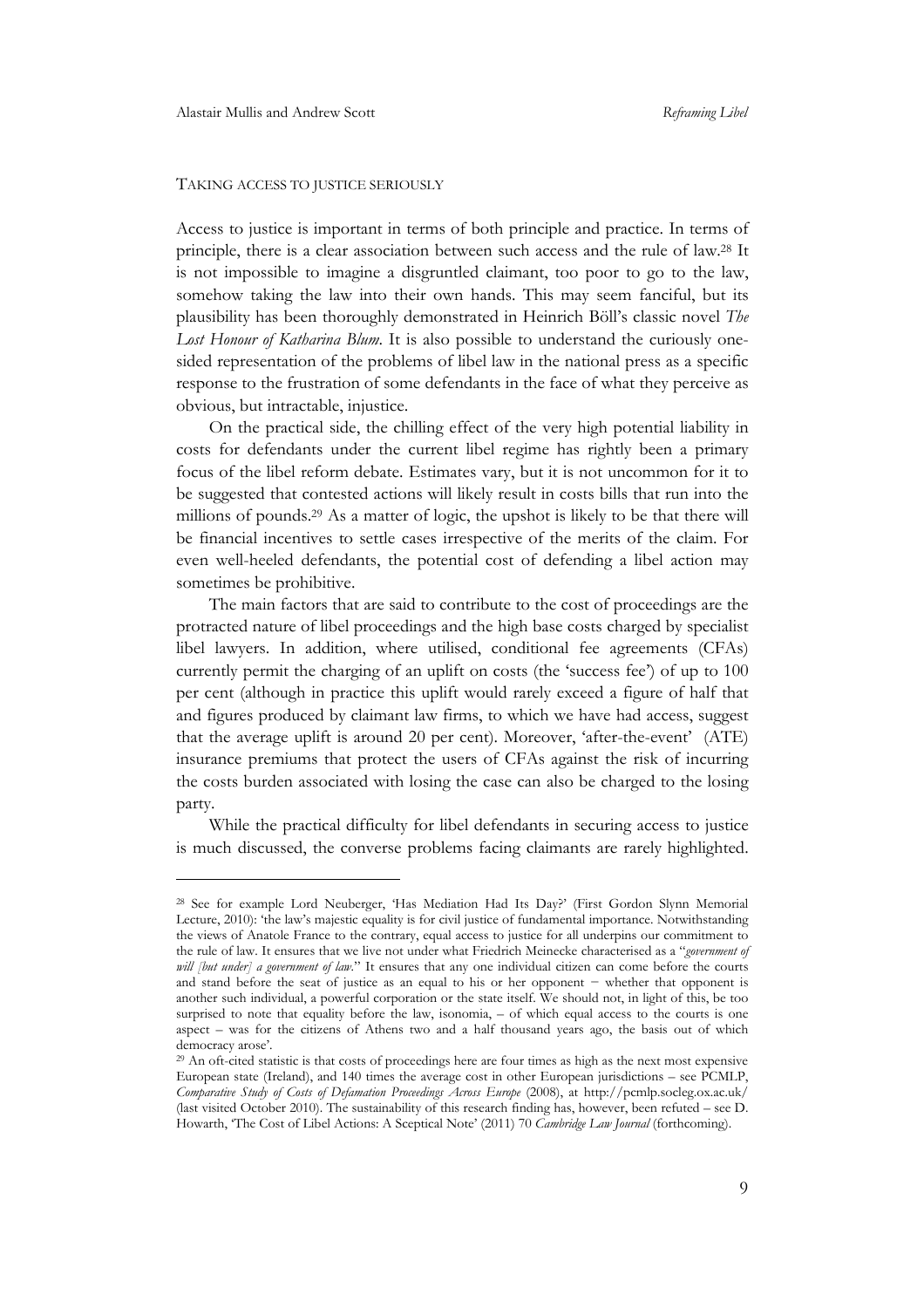

The cost of libel actions is prohibitive for many prospective claimants. Indeed, the one-time 'rule of thumb' regarding assessment of the legal risk of publication rested upon the claimant's means. This calculus has been altered somewhat by the availability of CFAs. That said, CFAs and hence the courts more generally are not available to all prospective claimants, but rather only to those who satisfy the risk management regimes operated by claimant lawyers. Proposals, such as that floated by the last Government,<sup>30</sup> or that put forward by Lord Justice Jackson,<sup>31</sup> to amend the current regime by drastically reducing the available success fees risk exacerbating these concerns. Having conducted a review of the available evidence on the cost of libel proceedings, one commentator concluded that 'the reality is that we know little about the costs of libel cases, and what we do know does not justify precipitate measures that would have the effect of reducing claimants' access to justice'.<sup>32</sup>

# APPLICATION: THE PURPOSES OF LIBEL LAW

In determining the purposes of libel law, a reasonable starting point is to note what are the stated objectives of various remedies currently afforded to successful claimants. In English law, damages are the standard remedy, and four objectives underpinning their award can be discerned: to compensate for distress, hurt and humiliation; to compensate for unquantifiable, presumed reputational harm; to compensate for special (provable) harm, and to vindicate or restore the claimant's damaged reputation.33 In the paragraphs that follow we note how these objectives might best be understood in light of the foregoing discussion, and highlight the ramifications of our analysis for the design of a coherent libel regime.

<sup>30</sup> The abortive Conditional Fee Agreements (Amendment) Order 2010 proposed under section 58(4) of the Courts and Legal Services Act 1990 was criticised by the House of Lords Merits Committee (HL 94), the House of Commons First Delegated Legislation Committee (30 March 2010), and in debate on the floor of the House of Lords (718 HLDeb cols 1152-1178) before being lost in the 'wash-up' before the prorogation of Parliament prior to the 2010 general election. In evidence to the Lords committee, law firm Carter Ruck noted 'widespread concern within the legal profession that the proposed reduction in success fees would seriously reduce − if not eliminate altogether − the rights of ordinary individuals without substantial means to obtain access to justice in defamation and privacy cases'. Professor Richard Moorhead of Cardiff University concurred: 'the basic economics of conditional fee agreements would suggest that [...] a level of 10% uplift would prevent all but the most meritorious cases from proceeding on a conditional fee. For rich litigants, this presents no problem, for poorer litigants this presents a major impediment to access to justice'.

<sup>&</sup>lt;sup>31</sup> Lord Justice Jackson, Review of Civil Litigation Costs (London: Ministry of Justice, 2010), ch 32.

<sup>32</sup> Howarth, n 30 above.

<sup>33</sup> John v MGN Ltd [1997] QB 586, at [607] (per Sir Thomas Bingham MR).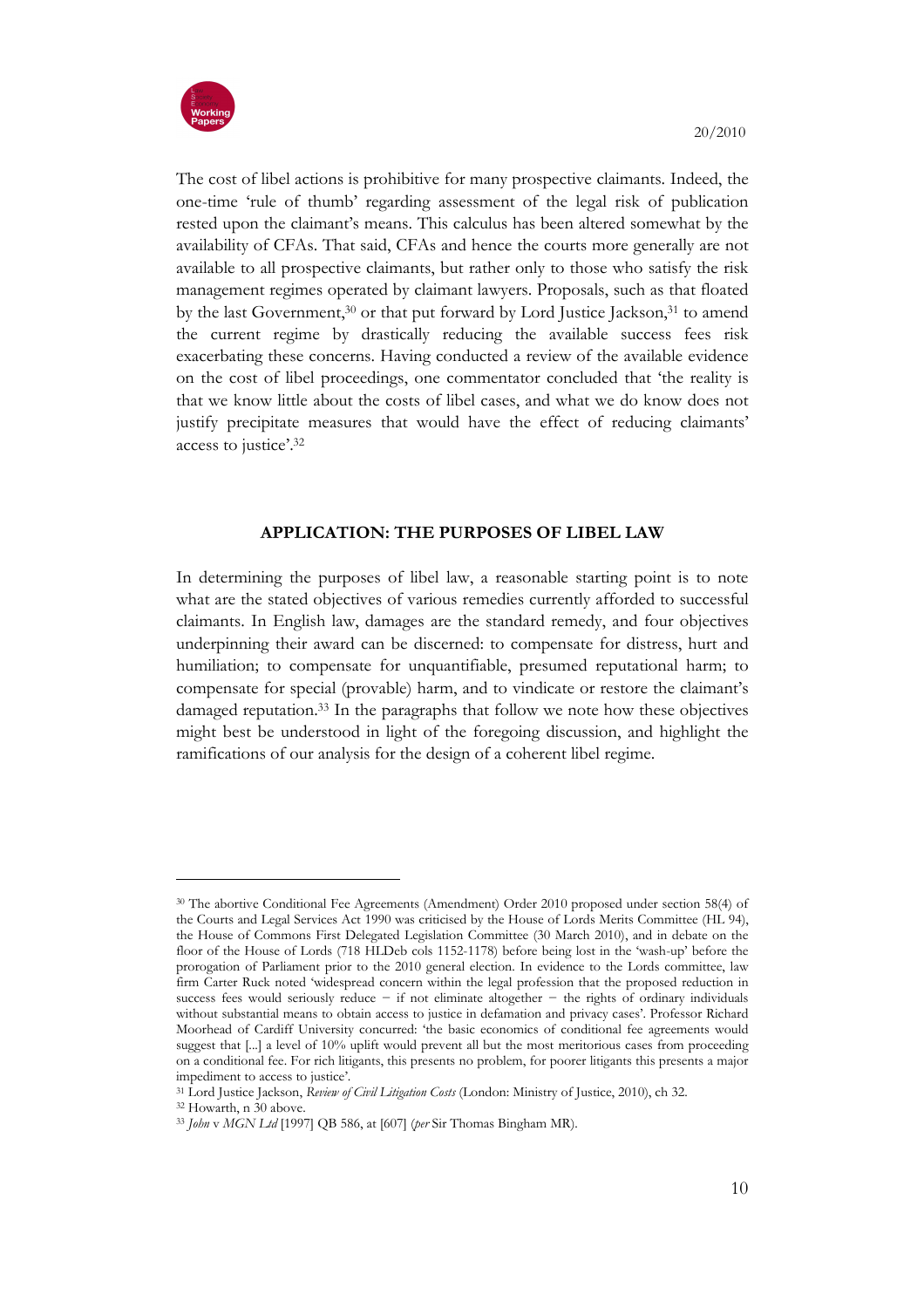# COMPENSATING ARTICLE 8 HARM

As regards the objective of compensating for the distress and injury to feelings caused by libel, it would seem reasonable to assert that the harm that requires compensation in this regard is that identified in the foregoing discussion of social psychology. It is to the extent of such harm that we consider the protection of reputation to fall within the ambit of Article 8 ECHR. <sup>34</sup> As noted above, we consider that in the majority of cases the quantum of damages that would be necessary to compensate for the harm suffered by a claimant would be relatively low. In that context, it is reasonable to consider a damages 'cap'. A figure of  $f<sub>1</sub>10k$ has been mooted by some.<sup>35</sup> We take the view that a 'hard' cap on libel damages would be inappropriate (but see further below). Beyond this, however, understanding this head of damages in line with the above discussion entails a number of ramifications for the design of the libel regime.

#### Ramifications: Meaning

 $\overline{a}$ 

Disputes about meaning are often central to libel actions, with the result that much lawyers' time and hence significant legal costs are spent on the matter. This situation arises in part because the law requires a 'single meaning' to be inferred from the impugned publication, and the determination of this single meaning is usually left to the jury at the end of the trial. Thus, argument must sometimes be presented to the court – by both parties to the action – relating to meanings that are ultimately deemed irrelevant. If one understands this element of the harm in question as having been caused in the mind of the claimant, then it is the claimant's inferred meaning that should provide the basis for the subsequent consideration, subject to a test of reasonableness or significance. The reasonableness threshold would introduce a necessary element of objectivity into the exercise. Such a test would speak to the need for a sufficient level of seriousness as is required to engage Article 8 ECHR.<sup>36</sup> Hence, the determination

<sup>&</sup>lt;sup>34</sup> Actual harms to reputation speak more to the conception of reputation as property discussed by Post – see n 21 above.

<sup>&</sup>lt;sup>35</sup> In a parliamentary debate, Denis MacShane MP suggested a cap of  $\ell$ 10k – 485 HCDeb cols 74WH, 17 December 2008. Moreover, the Index  $/$  PEN report also suggested a cap of  $f_1$ 10k, but with room for additional sums where special damage can be proven (the report also emphasised the preferability of some form of apology remedy) – see n 2 above. We have previously stated, however, that 'this level of damages cap is seriously flawed' on the basis – *inter alia* – that such an award would simply be insufficient to compensate someone in the position of the McCanns or Lillie and Reed (nursery workers accused of child sexual abuse in a public authority report) – see Mullis and Scott, 'Something Rotten in the State of English Libel Law?', n 3 above, 177-178. We note also that in a recent public lecture, Lord Hoffmann contrasted the proposed cap with the exorbitant sums that newspapers regularly pay sources for salacious stories – see 'Lord Hoffmann and Libel Tourism: Three Comments' (2010) (5 March) Inforrm. No proposal to cap damages was included in the Lester Bill.

<sup>&</sup>lt;sup>36</sup> In *Wood v Commissioner of Police for the Metropolis* [2009] EWCA Civ 414, Laws LJ commented that the 'core right protected by Article 8, however protean, should not be read so widely that its claims become unreal and unreasonable [...] the alleged threat or assault to the individual's personal autonomy must (if Article 8 is to be engaged) attain "a certain level of seriousness" at [22]-[23]. See also R (Gillan) v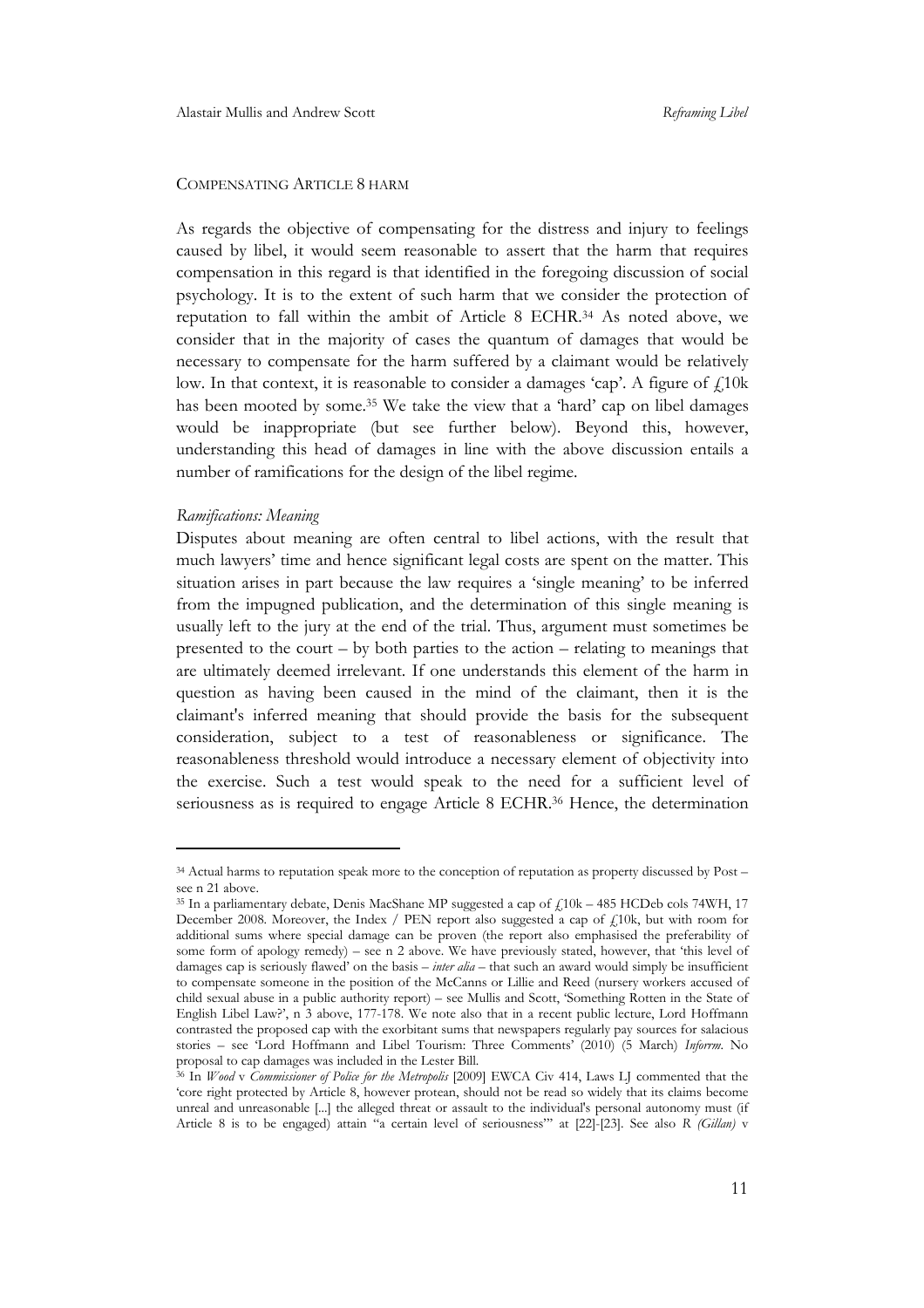

of meaning becomes very straightforward. The question is not 'what is the meaning', but rather only 'is the given meaning a capable or reasonable one'.

The ramifications of this approach are very significant. There would be no reason to leave the determination of meaning to a jury. Hence, there would be no reason to persist with the 'single meaning rule', a legal fiction − it is obvious that in fact words are understood in different ways by different people − that has been described as 'anomalous, frequently otiose and, where not otiose, unjust'.37 There would be no need to argue defences relevant to multiple, indeterminate meanings. The claimant would have an incentive to plead mainstream or natural meanings so as to satisfy the reasonableness test.

#### Ramifications: Defences

 $\overline{a}$ 

The primary defences that would be necessary in the context of the revised approach to compensation for Article 8 harm would be those focused on meaning: justification (truth) and fair comment (honest opinion). There would be no particular need to retain the Reynolds privilege, unless the possible quantum of damages is very significant. That defence was introduced to offset the chilling effect of the high costs and potential liability in damages of libel actions. Given the approach to meaning outlined above, the complexity and hence cost of the majority of such actions should be very significantly reduced. It would be faintly comic – and obviously tautological − for defendants to claim that costs remain a significant problem necessitating the retention of a public interest defence to limit the chilling effect of libel, if the primary generator of costs was precisely the defendant's own choice to rely on that public interest defence. Hence, if damages too are limited, then the logic for the defence dissolves. This is especially the case when one considers that there have always been concerns regarding the pathological consequences of the defence. One complaint regarding Reynolds − and the US comparator approach in New York Times v Sullivan − is that it displaces all focus away from the truth or otherwise of the allegations made onto the question of whether journalistic practices have been responsible.38 Moreover, claimants do not receive vindication, and inaccuracies that misinform the wider public are not corrected. This argument suggests that a two-track libel regime, with different routes for standard and more serious cases, may be appropriate.

Commissioner of Police for the Metropolis [2006] UKHL 12 at [28] (per Lord Bingham); Secretary of State for Work and Pensions v M [2006] UKHL 11 at [83] (per Lord Walker).

<sup>37</sup> Ajinomoto Sweeteners Europe SAS v ASDA Stores Ltd [2010] EWCA Civ 609 at [31] (per Sedley LJ). Lord Justice Rimer added that 'if the single meaning rule does achieve a fair balance in defamation law between the parties' competing interests, that would appear to be the result of luck rather than judgment [...] the application of the rule can also be said to carry with it the potential for swinging the balance unfairly against one party of the other, resulting in no compensation in cases when fairness might suggest that some should be due, or in over-compensation in others' at [43].

<sup>38</sup> See for example the contribution of Professor Roy Greensalde to the 'Reframing Libel' symposium, n 9 above.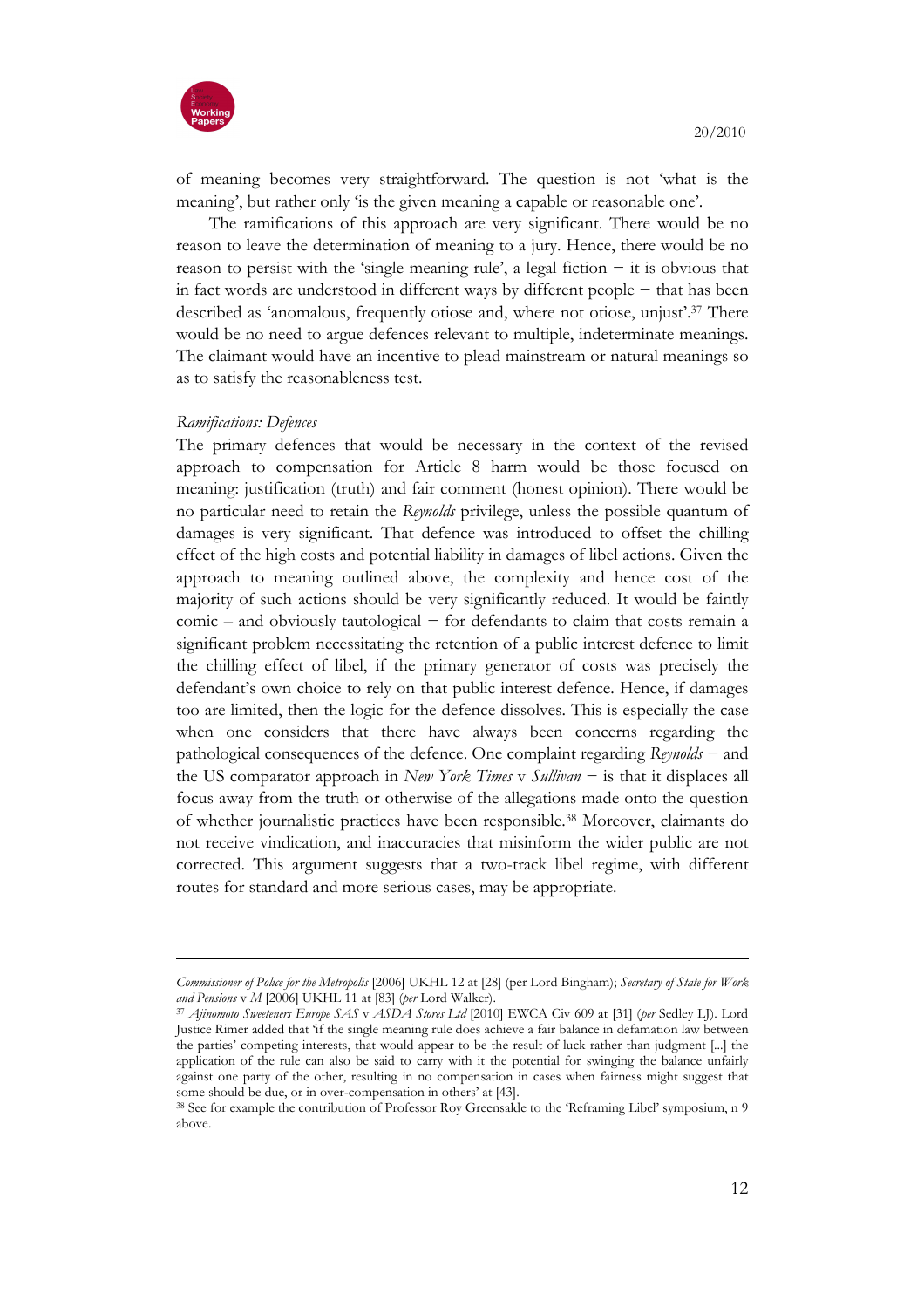#### Ramifications: Standing

One significant debate regarding libel reform concerns the question of whether corporations should continue to be permitted to sue in libel, and if so whether they should be subjected to especial requirements such as an obligation to prove damage.39 The current position with regard to damages is that corporations cannot sue in respect of injury to feelings,<sup>40</sup> but they can recover substantial damages even in the absence of proof of special damage for words that have a tendency to injure them in the way of their business.41 Under the revised understanding of injury to feelings described above, there would remain no basis for corporations to recover for Article 8 harm.

#### Ramifications: Costs and access to justice

The changes outlined above on the determination of meaning and on defences would entail that there would be a very substantial reduction in costs in respect of Article 8 harm. The upshot would be that there would be enhanced access to justice for relatively impecunious claimants who are not currently able to avail of a CFA, while the chilling effect on publication would be significantly reduced.

#### VINDICATING REPUTATION AND COMPENSATING FOR INTANGIBLE HARM

In addition to compensating the claimant for hurt feelings, damages are also currently awarded both to compensate for unquantifiable, presumed reputational harm and to vindicate / restore the claimant's reputation. These heads of damage are available in order that the harm that is caused to the claimant's reputation in the minds of third parties is corrected and compensated. We are not persuaded that in either respect the current form of remedy allowed is the most efficacious or appropriate available.

#### Discursive remedies for vindication

The award of damages to vindicate the claimant's reputation was justified by Lord Hailsham in *Cassell* v *Broome* as necessary 'in case the libel, driven underground, emerges from its lurking place at some future date [...] [to allow the claimant] to point to a sum awarded by a jury sufficient to convince a bystander of the baselessness of the charge'.42 Of course, money can be used to serve such a function, but we are not persuaded that it represents the best means of achieving vindication. In other jurisdictions, this function is fulfilled by the provision of a discursive remedy. As Hugh Tomlinson QC has pointed out, 'in many European

<sup>&</sup>lt;sup>39</sup> The Index / PEN report recommended that corporations should be denied standing to sue in libel, and be required instead to rely upon malicious falsehood – see n 2 above. Clause 11 of the Lester Bill provides that corporations should have to prove 'substantial financial loss'.

<sup>40</sup> Lewis v Daily Telegraph [1964] AC 234 at [262] (per Lord Reid).

<sup>41</sup> Jameel v Wall Street Journal Europe SPRL [2006] UKHL 44.

<sup>42</sup> [1972] AC 1027 at [1071].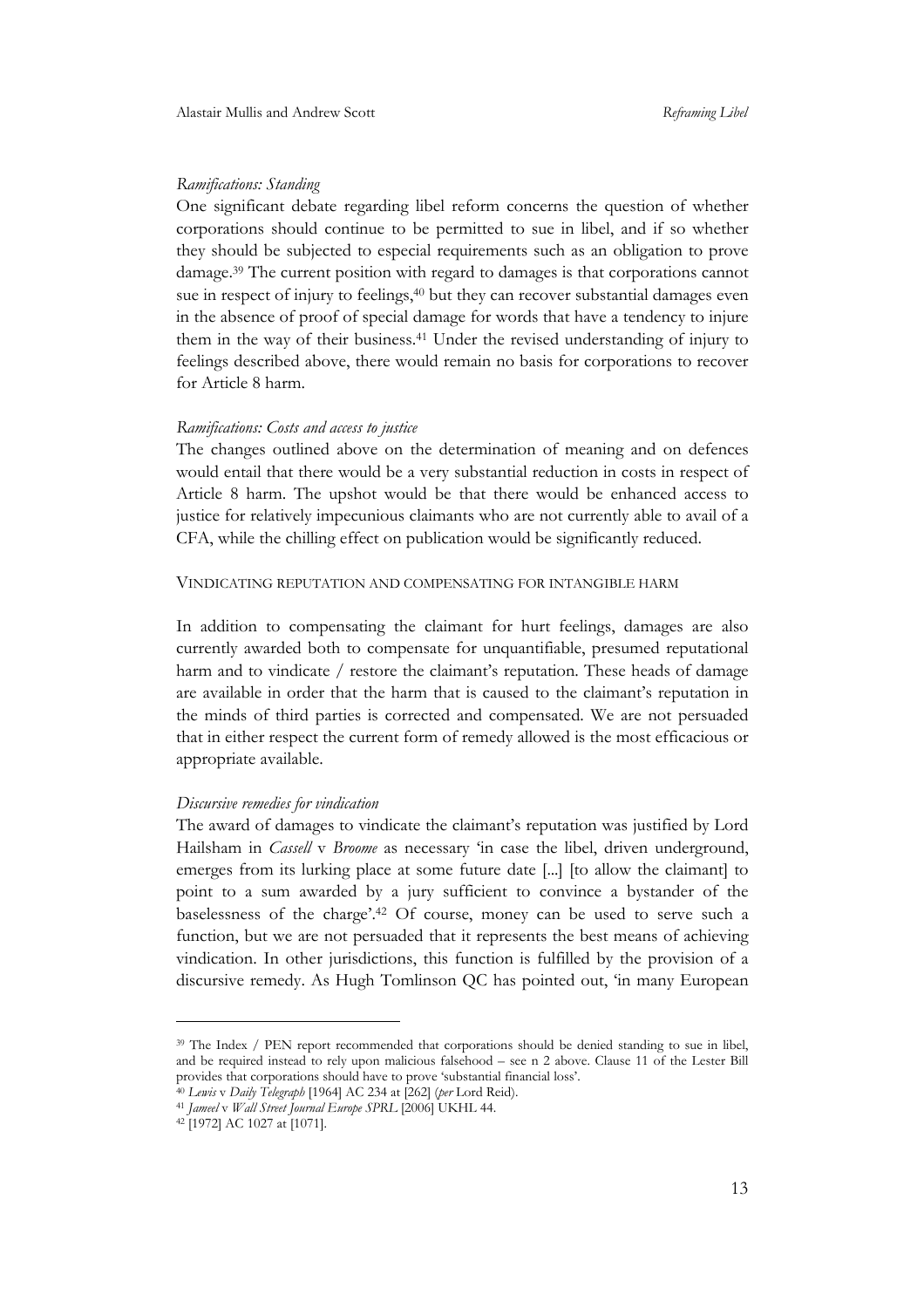

countries the primary remedy is an order for the publication of corrections or apology – often in the form of the publication of a summary of the Court's judgment. This would provide vindication without the need for substantial damages'.43 An alternative would be a mandated declaration of falsity or a right of reply published with due prominence. Such a remedy has been said to be unavailable at common law,44 though it does exist under section 9 of the Defamation Act 1996 on the summary disposal of a claim under section 8 of the Act.<sup>45</sup>

In our view, the most effective way of vindicating a person's reputation is to introduce a new remedy requiring provision of an appropriate discursive remedy. In this respect we agree, in part, with the view expressed in the Index / Pen report that 'the chief remedy in libel should be an apology, not financial reward'.46 The grant of a discursive remedy would remove the need to award damages to vindicate the claimant's reputation, but would instead provide the claimant with the very thing that most claimants want: a public declaration that they did not do what they were alleged to have done. The chilling effect of a potentially large damages award would be reduced, and importantly  $-$  if we are serious about achieving one of the underlying purposes of freedom of expression − the truth would enter the public sphere and be made available to the public. As the PCC Editors' Code of Practice states, 'a significant inaccuracy, misleading statement or distortion once recognised must be corrected, promptly and with due prominence, and − where appropriate − an apology published'.47 Therefore, we propose the withdrawal of damages for vindication.

# Withdrawal of the remedy in damages for intangible harm

In addition to the withdrawal of damages for vindication, we suggest that no award should be made for unquantifiable, presumed harm to reputation. In some respects, this may appear to conflict with our earlier comments regarding the social impact that a defamatory statement can have on a person. We do not underestimate the harm that such a statement can cause to a person's standing in his community, and indeed social psychological research is beginning to evidence the fact that in many cases reputational damage is likely to linger even after the truth is published. Discursive remedies designed to restore reputation will sometimes not be perfect in effect; they may not entirely eradicate the 'stain' on the claimant's reputation. In the face of such arguments, our reasons for

<sup>43</sup> 'Libel, Damages and Declarations of Falsity' (2010) (2 November) Inforrm.

<sup>44</sup> Loutchansky v Times Newspapers (No.6) [2002] EMLR 44.

<sup>45</sup> Pursuant to Defamation Act 1996, s 9(1), the claimant may obtain such of the following as may be appropriate:

<sup>(</sup>a) a declaration that the statement of which he complains was false and defamatory;

<sup>(</sup>b) an order that the defendant publish or cause to be published a suitable correction and apology;

<sup>(</sup>c) damages not exceeding  $f<sub>10</sub>,000$ ; and

<sup>(</sup>d) an order restraining the defendant from publishing or further publishing the matter complained of.

<sup>46</sup> Index /Pen Report, n 2 above, 8.

 $47$  cl  $1(ii)$ .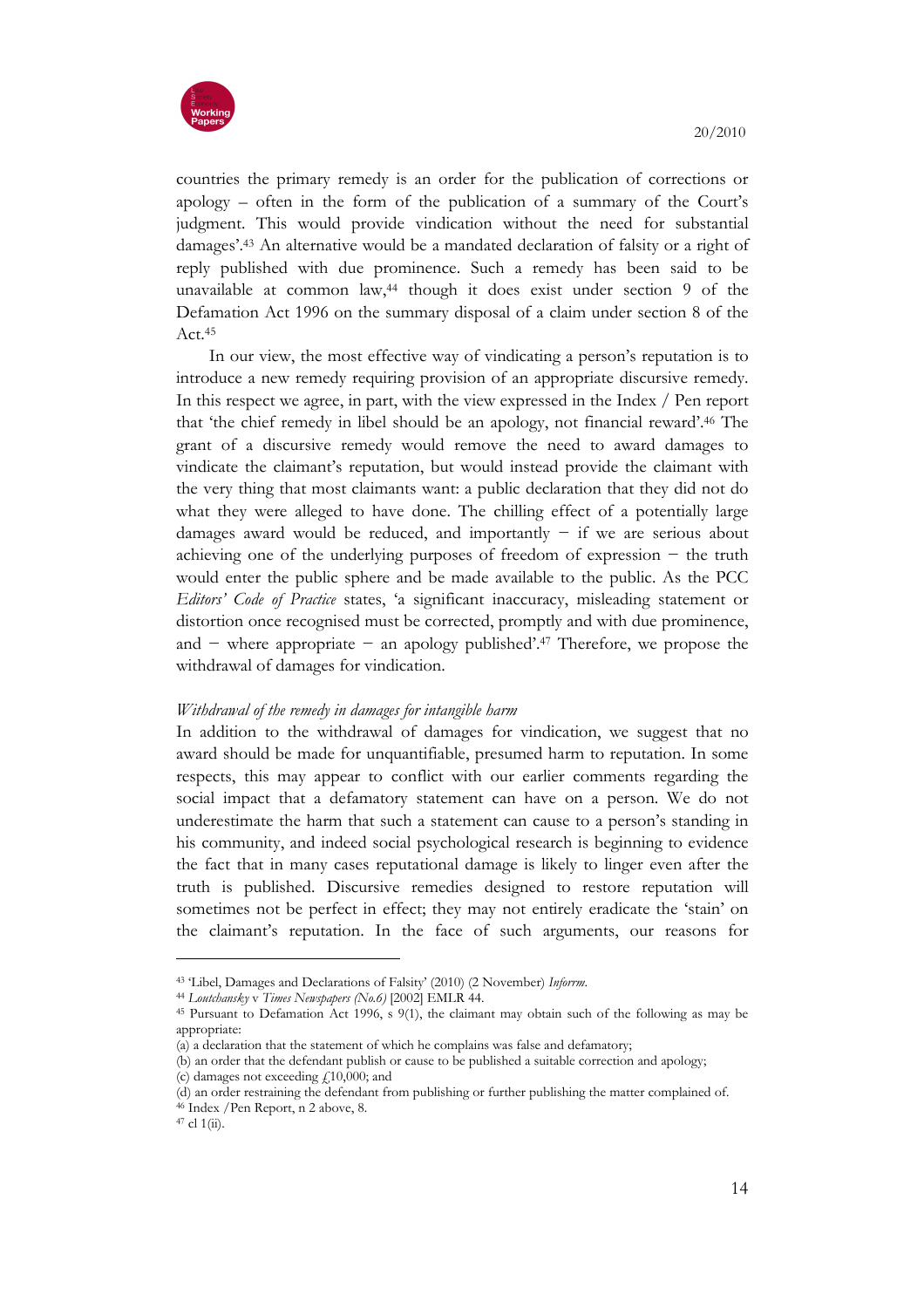recommending that damages for unquantifiable, presumed harm to reputation be withdrawn are largely pragmatic. We take the view that the award of damages under Article 8 ECHR for the pain and humiliation caused by the publication together with an appropriate discursive remedy for vindication will provide an adequate – although admittedly not perfect − remedy for the harm caused. The proposed remedies would give most claimants what they want. They avoid the indeterminacy surrounding the task of fixing on an appropriate sum, and they reflect the underlying importance of freedom of expression.

#### Ramifications: Determination of meaning for purposes of the discursive remedy

If a new discursive remedy is introduced and damages for vindication and presumed reputational harm are withdrawn, a question arises as to whether it is still appropriate to use the meaning pleaded by the claimant and determined by the judge to be a reasonable one. In other words, if the judge orders the defendant to apologise, in respect of what meaning should the libel be assessed and any apology made? In our view, the continued use of the claimant's meaning(s) remains entirely appropriate. Put another way, all defamatory meanings pleaded by the claimant should, if deemed reasonable by the judge or tribunal, be met with a discursive remedy. Where it is determined that the meaning(s) pleaded by the claimant is in fact a reasonable one, then in effect this entails that some reasonable readers would in all probability have read the words in the way set out. Given this, where no defence is made out it seems entirely appropriate to require the defendant either to apologise for publishing the complained of statement and / or to explain that the impugned meaning was unintended. In either event, the current single meaning rule could be safely abandoned here as in the claim for malicious falsehood.<sup>48</sup>

#### Ramifications: Corporations, standing, and appropriate remedies

As is implicit in the foregoing, we take the view that − in the absence of proof of special damage – corporations should be entitled only to a discursive remedy, and they should be unable to recover damages for unquantifiable, presumed reputational harm. We have previously noted the importance of the corporate sector to the British economy,<sup>49</sup> and we view with concern the approach taken in the Lester Bill that would only allow a company to sue if it can prove that the publication of the words or matters complained of has caused or is likely to cause 'substantial financial loss'.50 We also recognise the real danger, however, that large and powerful companies may, through the threat of a libel claim, chill legitimate and accurate comment about their conduct. Rather than isolating corporations and specifically limiting their right to sue in any respect, our proposals address

<sup>48</sup> Ajinomoto Sweeteners Europe SAS v ASDA Stores Ltd [2010] EWCA Civ 609.

<sup>49</sup> Mullis and Scott (2009), n 3 above.

<sup>50</sup> Defamation Bill 2010, cl 11.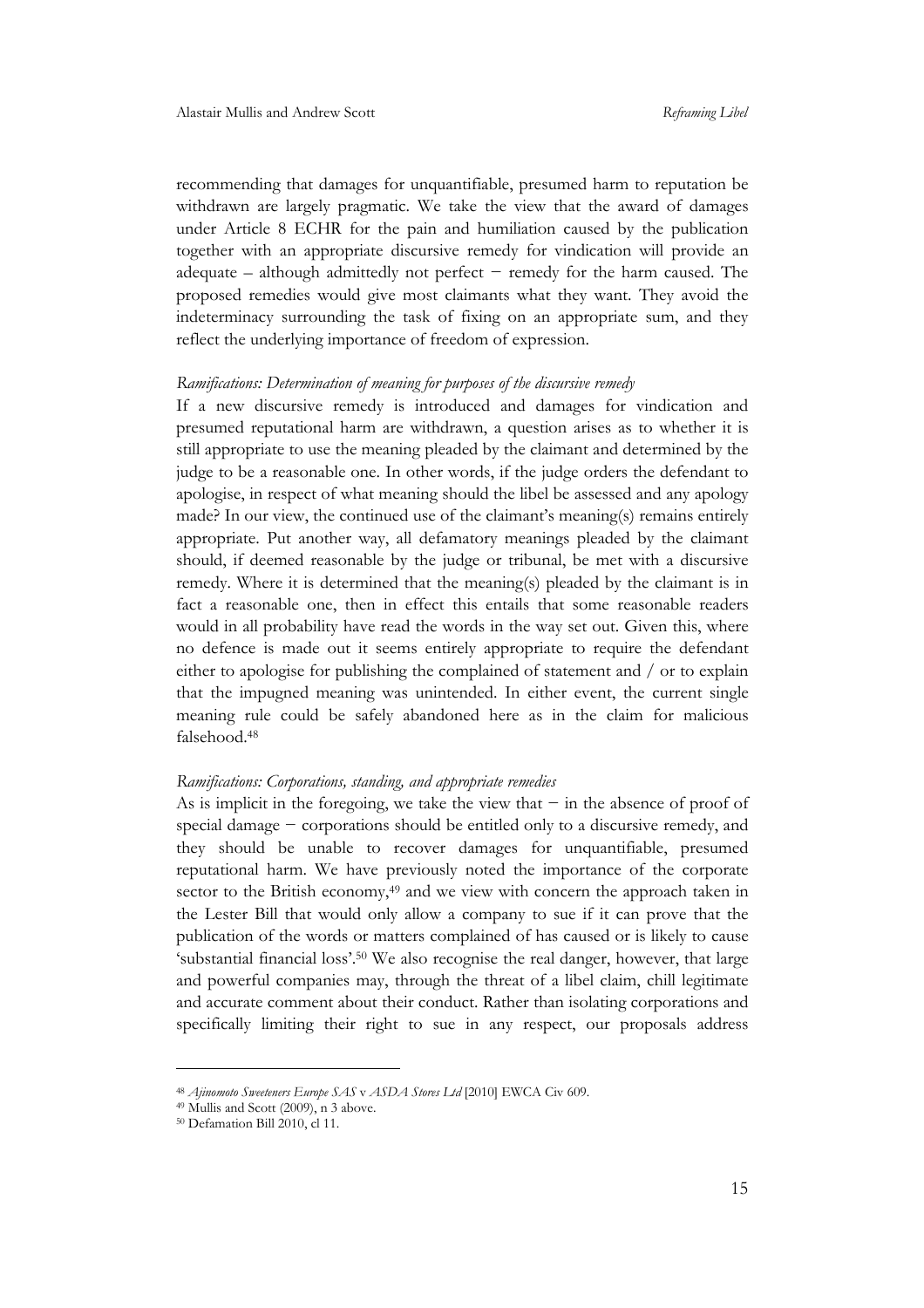

incidentally the potential misuse of libel by all relatively powerful entities to achieve strategic goals unrelated to the substantive merit of claims.

#### Ramifications: Defences

So far as the defences are concerned, under our approach the defendant would be free to rely on the defences of justification (truth) and fair comment (honest opinion). We see no reason to make significant changes to these defences as they currently exist in English law. Insofar as justification is concerned, the defence would succeed only if the defendant could prove the words true in the meaning(s) pleaded by the claimant and accepted by the judge as a reasonable meaning.

As regards Reynolds privilege, we would draw a distinction between standard cases and those involving more serious and / or damaging statements. Where only a discursive remedy and (possibly) a minimal measure of damages for Article 8 harm are sought, the pre-publication umbrella afforded by Reynolds against the potential chilling effect of the threat of a libel claim is unnecessary. The chilling effect will have been significantly addressed by simplifying the existing procedure, reducing costs, and limiting the remedies available. To allow a defendant to rely on Reynolds in this situation would unduly weight the balance in favour of the defendant and would unnecessarily increase the costs in such cases.

Again, however, there is an argument for a bifurcated approach dependent upon the severity of Article 8 harm and / or the capacity to plead special damage. In the latter type of case, there is very much more at stake. The potential costs of defending a full-blown libel claim where the allegation made is of a particularly serious nature or has particularly serious repercussions, in addition to the extent of the damages that may be awarded, inevitably means that the chilling effect would be considerably increased. In these circumstances, it seems appropriate to allow the defendant to avail itself of Reynolds if sued. The knowledge that such a defence is available would limit the potential pre-publication chilling effect. If at trial the defendant sought but failed to rely on justification or simply relied solely on Reynolds by way of defence, however, the claimant should be entitled to a declaration of falsity or a right of reply. This would properly value both the Article 10 and Article 8 rights at stake.

#### **Reflections**

Clearly there are 'down-sides' for both parties in our proposals. So far as the defendant is concerned, it could be forced to provide a proper and prominent apology or have a declaration of falsity issued against it which would be placed on the record and could be relied upon by the claimant to vindicate reputation. Yet the media, and newspapers in particular, have traditionally been very hostile to the imposition of a mandated apology or declaration of falsity. As the eminent claimant lawyer Keith Schilling has noted, 'newspapers want to pay negligible damages and print a small apology buried away in the middle of the paper – this of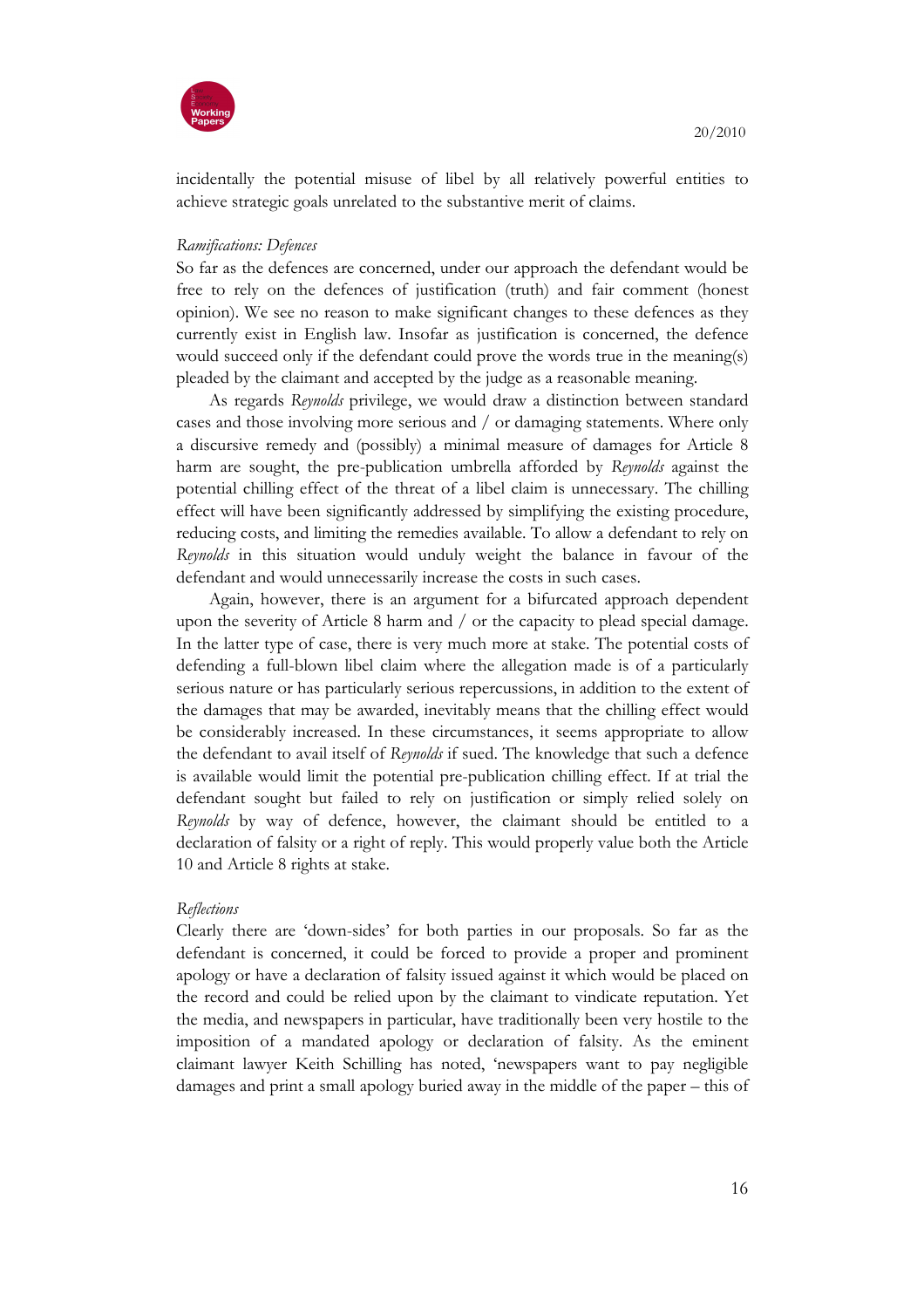course achieves nothing except to annoy the person injured'.51 Mandating a discursive remedy would certainly involve interference with the defendant's Article 10 right 'not to speak'. We consider, however, that this would not be disproportionate, especially in light of the countervailing interest of the wider public in being fully and accurately informed on matters of public concern. An obligation to dedicate space to discursive remedies would be commercially disadvantageous: no organisation which relies for its revenue on a reputation for accuracy, probity, and credibility wants to apologise publically for getting facts wrong. The upside for media defendants would be that the public and swift acceptance of error would have the useful, and entirely desirable, impact of enhancing journalistic credibility.

Perhaps most importantly, the award of a discursive remedy offers substantial benefits for society as a whole. Where granted, they would have the important effect that the public is not left misinformed by inaccurate but uncorrected statements on matters of public importance. Today, where Reynolds is successfully relied upon, in the absence of a voluntary publication of a correction by the defendant, the potential exists for an untrue statement to remain on the public record. Moreover, even where a plea of justification fails, and the claimant is awarded damages, the mere existence of a reasoned judgment in favour of the claimant only doubtfully has the symbolic power of a straightforward and short statement of correction or an apology. The award of a discursive remedy would avoid these unsatisfactory results, and properly validate the claimant's Article 8 rights while ensuring that the public as a whole was aware of the errors in the original publication.

So far as the claimant is concerned, it must be recognised that the award of damages only for the pain and humiliation caused by the defamatory statement together with a discursive remedy may not wholly compensate the claimant for the injury he has suffered. Even after the publication of an apology and payment of a sum of damages, the fact is that in many cases reputational damage is likely to linger even after the truth is published. We take the view, however, that our approach strikes an appropriate balance between the claimant's Article 8 rights and the defendant's Article 10 rights, while also countenancing wider social goods. Pragmatically, some compromise of this nature seems essential to break the deadlock – both in principle and in public debate − over the design of a coherent libel regime.

# COMPENSATION FOR PROVABLE HARM

 $\overline{a}$ 

While damages should not be available to vindicate / restore the claimant's reputation or for any unquantifiable presumed reputational harm, we take the view that the claimant should be able to recover in respect of any special damages that

<sup>51</sup> W. Cash, 'Stop the Presses' (2010) (Summer) Spears 28, 30.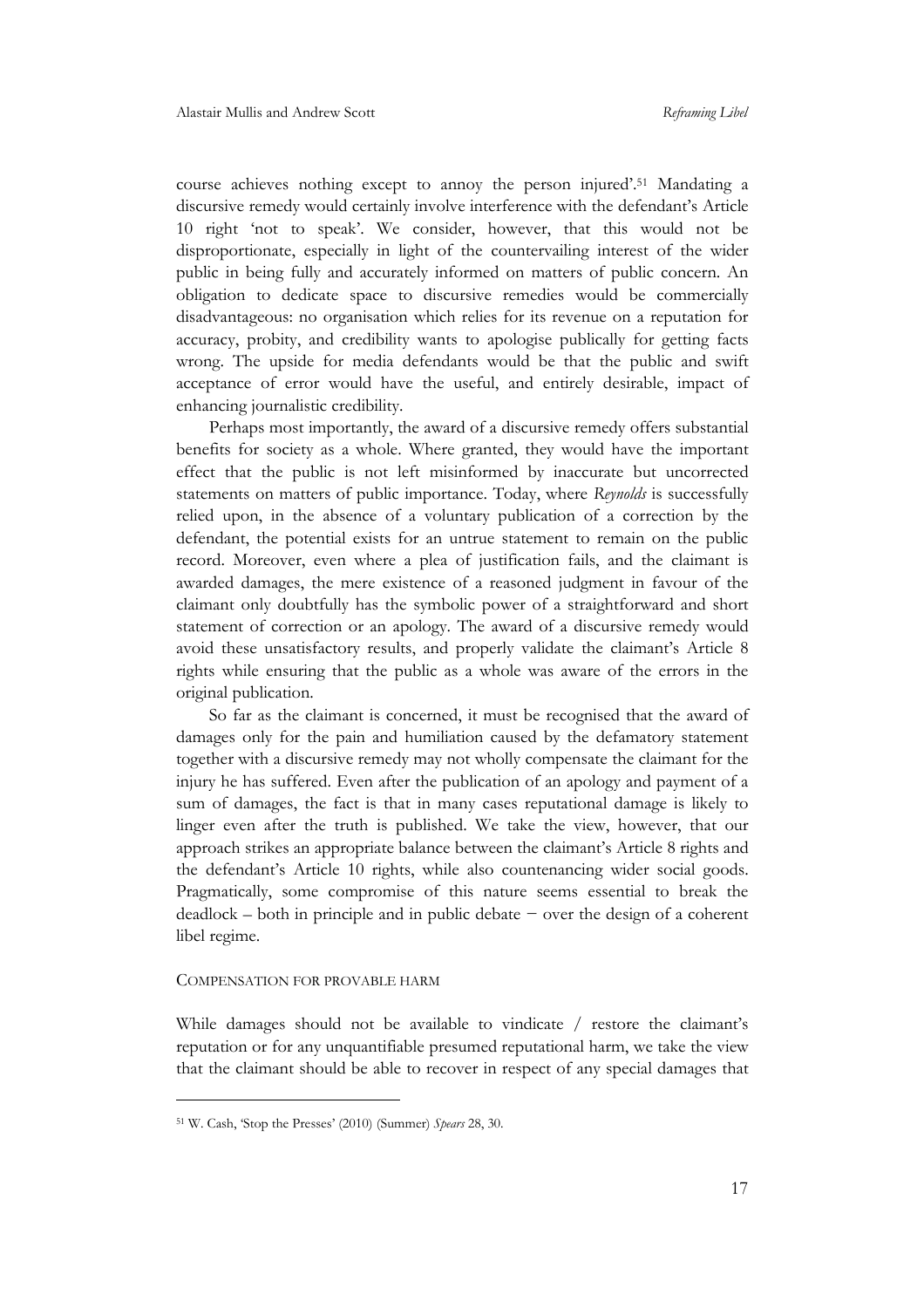

he can establish. No good reason exists to prevent the recoverability of such damages, and the danger that a substantial claim for special damages may have a unduly chilling effect is mitigated in part by the recognised difficulty of proving such loss.52 Abusive threats to litigate could be relatively easily dismissed on the basis of the power of the court to strike out any claim for special damages where it has no reasonable possibility of success.<sup>53</sup>

Where a claim for special damages is made, all of the defences currently available to the defendant could be relied upon. It would be for the court to determine whether the defamatory statement caused the damage complained of. Here again, meaning becomes less central to proceedings as the primary focus is placed on the reasonable foreseeability of the special damage in question, which in turn implies that it must be possible for particular meanings to have been reasonably inferred.

# ENDPOINT: A TWO-TRACK LIBEL REGIME

Drawing the strands of the foregoing analysis together, it becomes possible to recommend a coherent set of significant substantive and procedural reforms that if enacted would enhance access to justice, simplify processes, and reduce costs for the vast majority of libel actions. In essence, our proposal involves the recommendation of a two-track libel regime.

#### TRACK ONE: SIMPLIFIED TREATMENT FOR THE MAJORITY OF CLAIMS

The first track in this new regime would comprise a much-simplified process. This could be administered by the High Court, but the function might instead be allocated to the County Court, the Tribunals Service, or an appropriately designed (self-)regulator. The overwhelming majority of cases would be addressed by this route. Damages would only be available for psychological harms protected under Article 8 ECHR, but would be capped at  $f10,000$ . Vindication would be obtained by an appropriate – and mandated − discursive remedy (correction, apology, right of reply, declaration of falsity). The remedy in damages for intangible harm to reputation would be withdrawn. Special damages for provable loss would be unavailable in this track. Determination of the meaning of imputations would be

<sup>52</sup> Special damage must actually have accrued before the claim was brought. Neither the apprehension nor the possibility of such damage is sufficient to give rise to a claim. By way of example, in Michael v Spiers and Pond Ltd (1909) 101 LT 352, it was held that a threat by the father of the claimant to remove him from his office as director of a limited company unless he could succeed in vindicating his character against the charge of drunkenness was not actionable because he had suffered no temporal loss; the claimant still had his office, and the mere apprehension of its loss was insufficient to amount to special damage.

<sup>53</sup> CPR 3.4(2).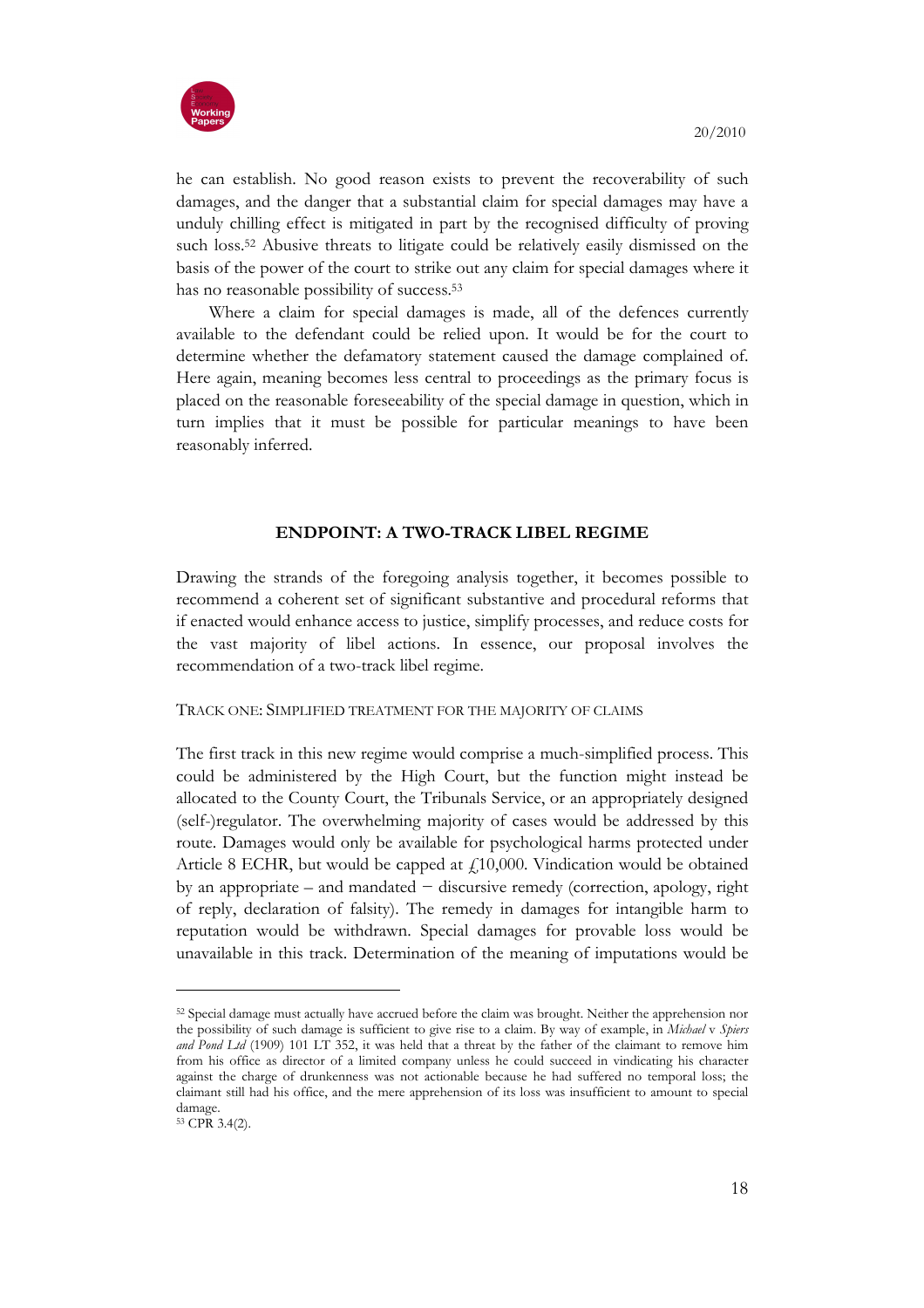much simplified by adopting the meaning(s) inferred by the claimant subject to a test of reasonableness or significance. Truth and fair comment would remain as the primary defences, while in appropriate cases the defendant would also be able to rely on absolute, traditional, or statutory qualified privilege. The rationale underpinning the Reynolds public interest defence in track one would disappear. The approaches to substantive questions suggested here would very significantly reduce the complexity and cost associated with particular cases. Hence, it would reduce the chilling effect of the law on publication, and markedly enhance access to justice for defendants and claimants.

### TRACK TWO: FULL TRIAL FOR THE MOST SERIOUS AND / OR DAMAGING LIBELS

The second track would be limited to the most serious and/or most damaging libels. Cases would proceed down this track only where special damages for provable loss are claimed, or where psychological harms protected under Article 8 are severe so that the track one procedure would be manifestly inappropriate to deal with the case. Track two cases would continue to be heard in the High Court. As in track one, the remedy in damages for intangible harm to reputation would be unavailable, and vindication would be obtained by a discursive remedy. Where proven by the claimant, special damages would be recoverable. Uncapped damages would be available for Article 8 psychological harm (although a de facto cap would remain by pegging to damages recoverable for physical injury). On account of the power of the court to award very substantial damages and the likelihood of significantly increased costs, the potential pre-publication chilling effect requires the availability of a Reynolds-style public interest defence in track two. Where the defendant relies on Reynolds, however, proper recognition of the underlying principles of freedom of expression and the importance of reputation require that the defendant provide either a right of reply or a notice of correction with due prominence. Truth and / or fair comment would remain available, and in appropriate cases the defendant would be able to rely on absolute, traditional and / or statutory qualified privilege.

# REFLECTIONS AND POSSIBLE CONCERNS

We envisage that adoption of the above scheme would also provide significant incentives for complaints to be settled quickly between the parties without recourse to the formal legal regime. We recognise that the availability of track two may continue to facilitate the abusive threat of legal action, but suggest that claims to have suffered severe Article 8 harm or particular losses could be easily identified and quickly dismissed by the court if unsubstantiated. We also recognise that the releasing of media defendants in most cases from the risk of very significant legal costs and damages may encourage 'game-playing' by some organisations. In our view, the blunt constraint currently afforded by high costs is adequately